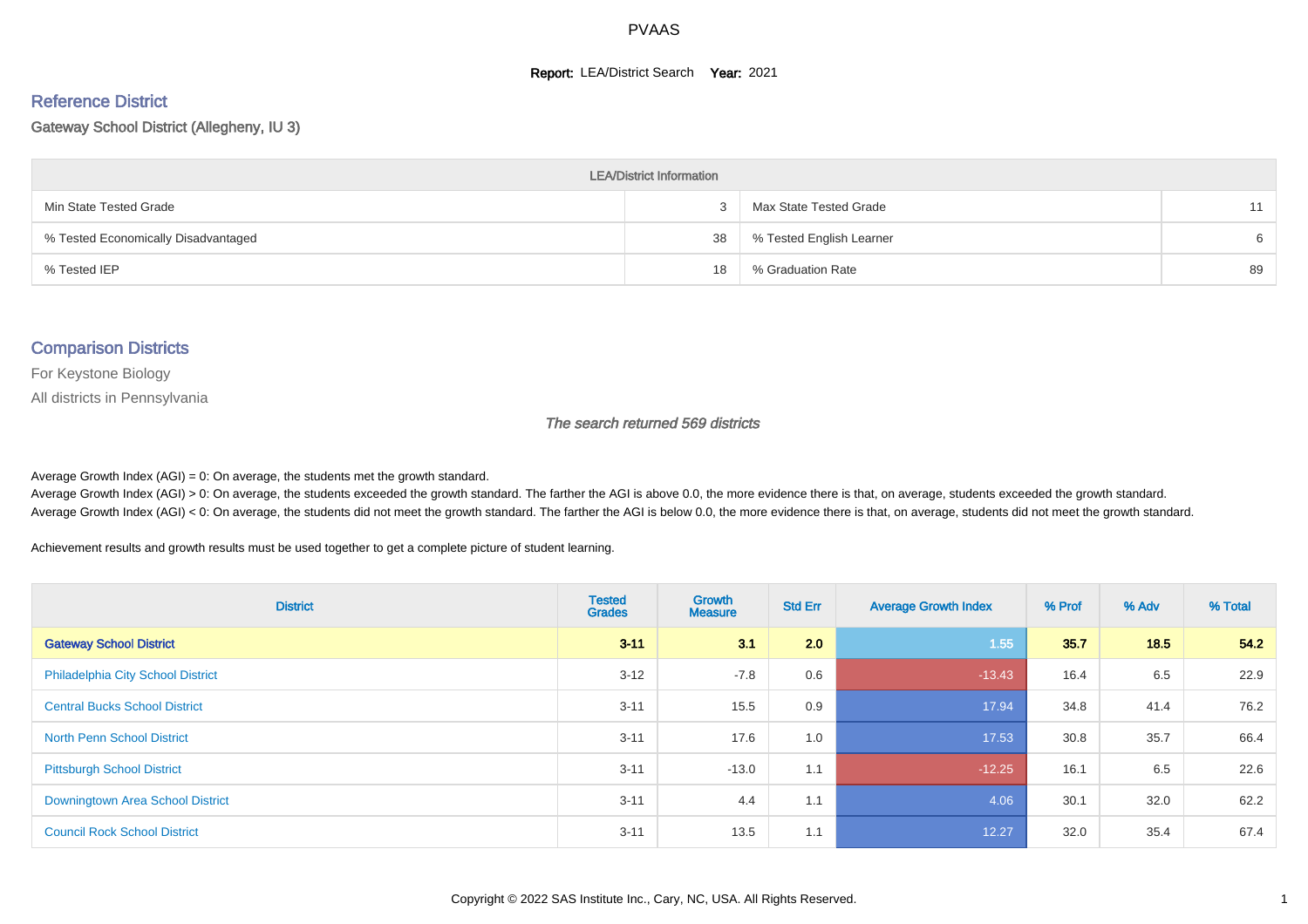| <b>District</b>                           | <b>Tested</b><br><b>Grades</b> | <b>Growth</b><br><b>Measure</b> | <b>Std Err</b> | <b>Average Growth Index</b> | % Prof | % Adv | % Total |
|-------------------------------------------|--------------------------------|---------------------------------|----------------|-----------------------------|--------|-------|---------|
| <b>Gateway School District</b>            | $3 - 11$                       | 3.1                             | 2.0            | 1.55                        | 35.7   | 18.5  | 54.2    |
| <b>Bethlehem Area School District</b>     | $3 - 11$                       | $-4.5$                          | 1.1            | $-3.91$                     | 20.4   | 11.3  | 31.7    |
| <b>Parkland School District</b>           | $3 - 11$                       | $-3.7$                          | 1.2            | $-3.17$                     | 31.4   | 30.6  | 62.0    |
| <b>West Chester Area School District</b>  | $3 - 11$                       | $-2.1$                          | 1.2            | $-1.83$                     | 36.4   | 23.2  | 59.6    |
| <b>Reading School District</b>            | $3 - 11$                       | 4.3                             | 1.2            | 3.71                        | 16.8   | 6.0   | 22.8    |
| <b>East Penn School District</b>          | $3 - 11$                       | 8.9                             | 1.2            | 7.61                        | 32.8   | 26.4  | 59.2    |
| <b>Cumberland Valley School District</b>  | $3 - 12$                       | 18.6                            | 1.2            | 15.79                       | 31.3   | 39.2  | 70.5    |
| <b>Spring-Ford Area School District</b>   | $3 - 11$                       | 16.6                            | 1.2            | 14.02                       | 30.4   | 45.3  | 75.7    |
| <b>Lower Merion School District</b>       | $3 - 11$                       | 18.9                            | 1.2            | 15.42                       | 29.4   | 48.6  | 78.0    |
| <b>Central Dauphin School District</b>    | $3 - 11$                       | $-5.2$                          | 1.2            | $-4.24$                     | 29.3   | 8.7   | 38.0    |
| <b>Chambersburg Area School District</b>  | $3 - 11$                       | $-5.6$                          | 1.3            | $-4.42$                     | 24.2   | 15.2  | 39.4    |
| <b>North Allegheny School District</b>    | $3 - 11$                       | 18.0                            | 1.3            | 14.25                       | 30.5   | 42.9  | 73.4    |
| <b>Hempfield School District</b>          | $3 - 11$                       | 13.4                            | 1.3            | 10.53                       | 29.9   | 36.8  | 66.7    |
| <b>Pennsbury School District</b>          | $3 - 11$                       | 5.6                             | 1.3            | 4.38                        | 37.7   | 27.7  | 65.4    |
| <b>Easton Area School District</b>        | $3 - 12$                       | 6.3                             | 1.3            | 4.91                        | 24.1   | 13.0  | 37.1    |
| <b>West Shore School District</b>         | $3 - 12$                       | 2.2                             | 1.3            | 1.68                        | 31.8   | 15.2  | 47.1    |
| <b>Neshaminy School District</b>          | $3 - 11$                       | 8.6                             | 1.3            | 6.56                        | 31.3   | 23.9  | 55.2    |
| <b>State College Area School District</b> | $3 - 11$                       | 24.5                            | 1.3            | 18.59                       | 31.9   | 46.9  | 78.8    |
| Mt Lebanon School District                | $3 - 11$                       | 2.4                             | 1.3            | 1.79                        | 39.3   | 37.4  | 76.8    |
| <b>Upper Darby School District</b>        | $3 - 12$                       | 11.2                            | 1.4            | 8.28                        | 23.8   | 11.8  | 35.6    |
| <b>Allentown City School District</b>     | $3 - 12$                       | $-16.9$                         | 1.4            | $-12.37$                    | 5.9    | 0.4   | 6.3     |
| <b>Haverford Township School District</b> | $3 - 11$                       | 1.4                             | 1.4            | 1.05                        | 36.7   | 26.3  | 63.0    |
| <b>Millcreek Township School District</b> | $3 - 11$                       | 9.1                             | 1.4            | 6.61                        | 34.5   | 30.1  | 64.6    |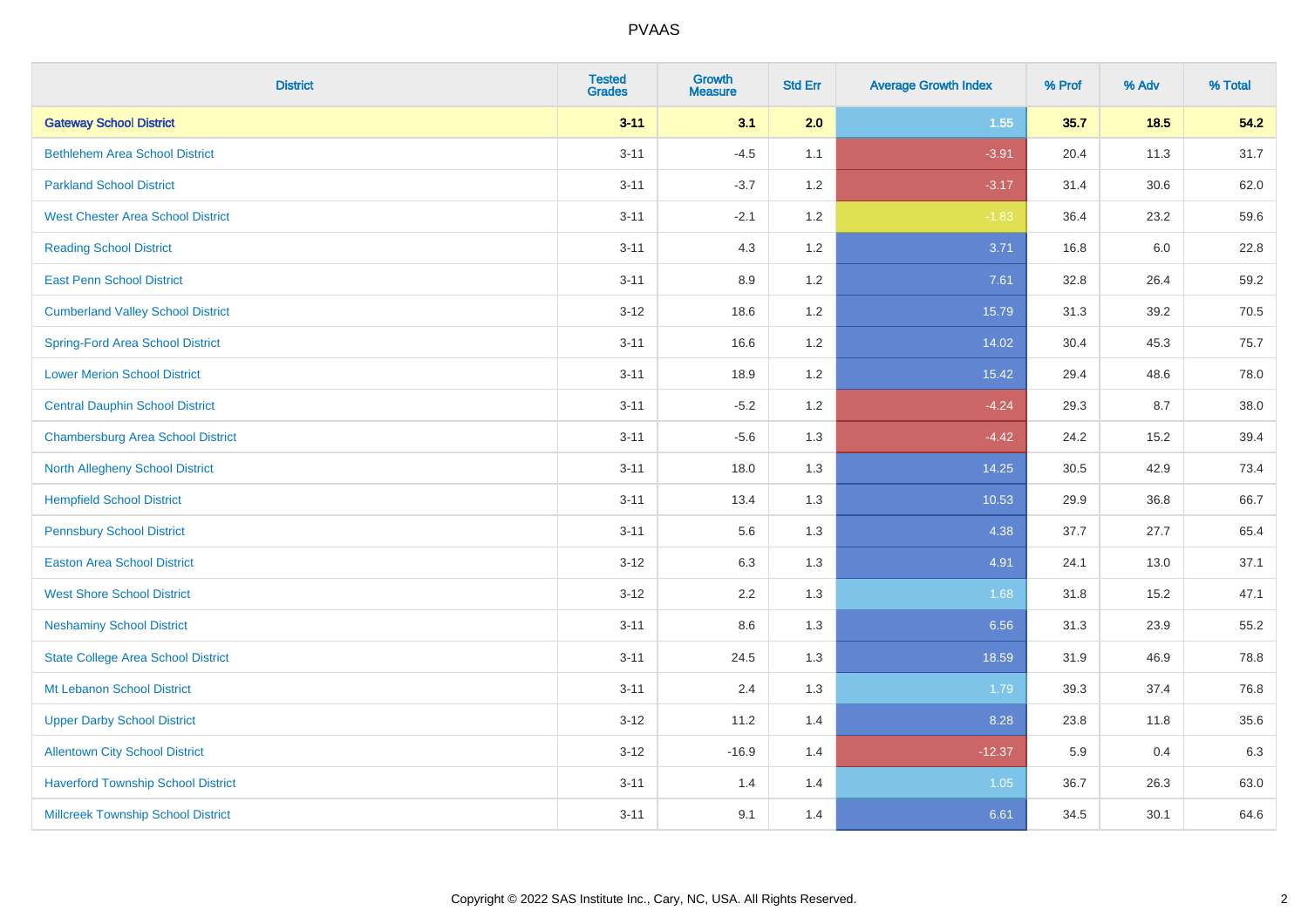| <b>District</b>                             | <b>Tested</b><br><b>Grades</b> | <b>Growth</b><br><b>Measure</b> | <b>Std Err</b> | <b>Average Growth Index</b> | % Prof | % Adv   | % Total |
|---------------------------------------------|--------------------------------|---------------------------------|----------------|-----------------------------|--------|---------|---------|
| <b>Gateway School District</b>              | $3 - 11$                       | 3.1                             | 2.0            | 1.55                        | 35.7   | $18.5$  | 54.2    |
| <b>Lancaster School District</b>            | $3 - 12$                       | $-10.0$                         | 1.4            | $-7.22$                     | 9.0    | $3.9\,$ | 12.8    |
| <b>Bristol Township School District</b>     | $3 - 11$                       | $-7.4$                          | 1.4            | $-5.32$                     | 13.8   | 4.6     | 18.4    |
| <b>Boyertown Area School District</b>       | $3 - 11$                       | $-2.9$                          | 1.4            | $-2.06$                     | 30.8   | 22.6    | 53.4    |
| <b>Dallastown Area School District</b>      | $3 - 11$                       | 19.9                            | 1.4            | 14.14                       | 36.8   | 34.2    | 71.0    |
| <b>Williamsport Area School District</b>    | $3 - 11$                       | $-11.7$                         | 1.4            | $-8.29$                     | 18.2   | 10.5    | 28.7    |
| <b>Seneca Valley School District</b>        | $3 - 11$                       | $0.8\,$                         | 1.4            | 0.54                        | 40.6   | 25.2    | 65.8    |
| <b>Souderton Area School District</b>       | $3 - 11$                       | 18.5                            | 1.4            | 12.86                       | 39.2   | 31.2    | 70.4    |
| East Stroudsburg Area School District       | $3 - 11$                       | $-4.9$                          | 1.4            | $-3.38$                     | 22.7   | 12.5    | 35.2    |
| <b>Avon Grove School District</b>           | $3 - 10$                       | 7.6                             | 1.4            | 5.29                        | 33.7   | 33.2    | 67.0    |
| <b>Erie City School District</b>            | $3-12$                         | $-4.5$                          | 1.4            | $-3.09$                     | 13.4   | 6.7     | 20.1    |
| <b>Manheim Township School District</b>     | $3 - 12$                       | 10.9                            | 1.5            | 7.51                        | 30.9   | 31.0    | 61.9    |
| <b>Wilson School District</b>               | $3 - 12$                       | $0.5\,$                         | 1.5            | 0.32                        | 30.4   | 25.5    | 55.9    |
| <b>Pennridge School District</b>            | $3 - 10$                       | 7.4                             | 1.5            | 5.10                        | 32.0   | 27.6    | 59.6    |
| <b>Penn Manor School District</b>           | $3 - 11$                       | 7.1                             | 1.5            | 4.82                        | 26.7   | 20.5    | 47.2    |
| <b>Butler Area School District</b>          | $3 - 11$                       | $-14.1$                         | 1.5            | $-9.60$                     | 26.4   | 11.1    | 37.5    |
| <b>Central York School District</b>         | $3-12$                         | 12.9                            | 1.5            | 8.64                        | 31.4   | 24.1    | 55.5    |
| <b>Perkiomen Valley School District</b>     | $3 - 11$                       | 2.7                             | 1.5            | 1.83                        | 35.0   | 25.3    | 60.3    |
| <b>Centennial School District</b>           | $3 - 10$                       | 1.5                             | 1.5            | 0.98                        | 23.6   | 12.4    | 36.0    |
| <b>Altoona Area School District</b>         | $3 - 12$                       | 0.1                             | 1.5            | 0.07                        | 29.0   | 13.8    | 42.8    |
| Owen J Roberts School District              | $3 - 11$                       | $-3.5$                          | 1.5            | $-2.27$                     | 36.8   | 24.4    | 61.2    |
| Pennsylvania Cyber Charter School           | $3 - 11$                       | 0.6                             | 1.5            | 0.37                        | 20.8   | 8.1     | 28.9    |
| <b>Quakertown Community School District</b> | $3 - 12$                       | $-4.3$                          | 1.5            | $-2.79$                     | 33.8   | 20.1    | 53.8    |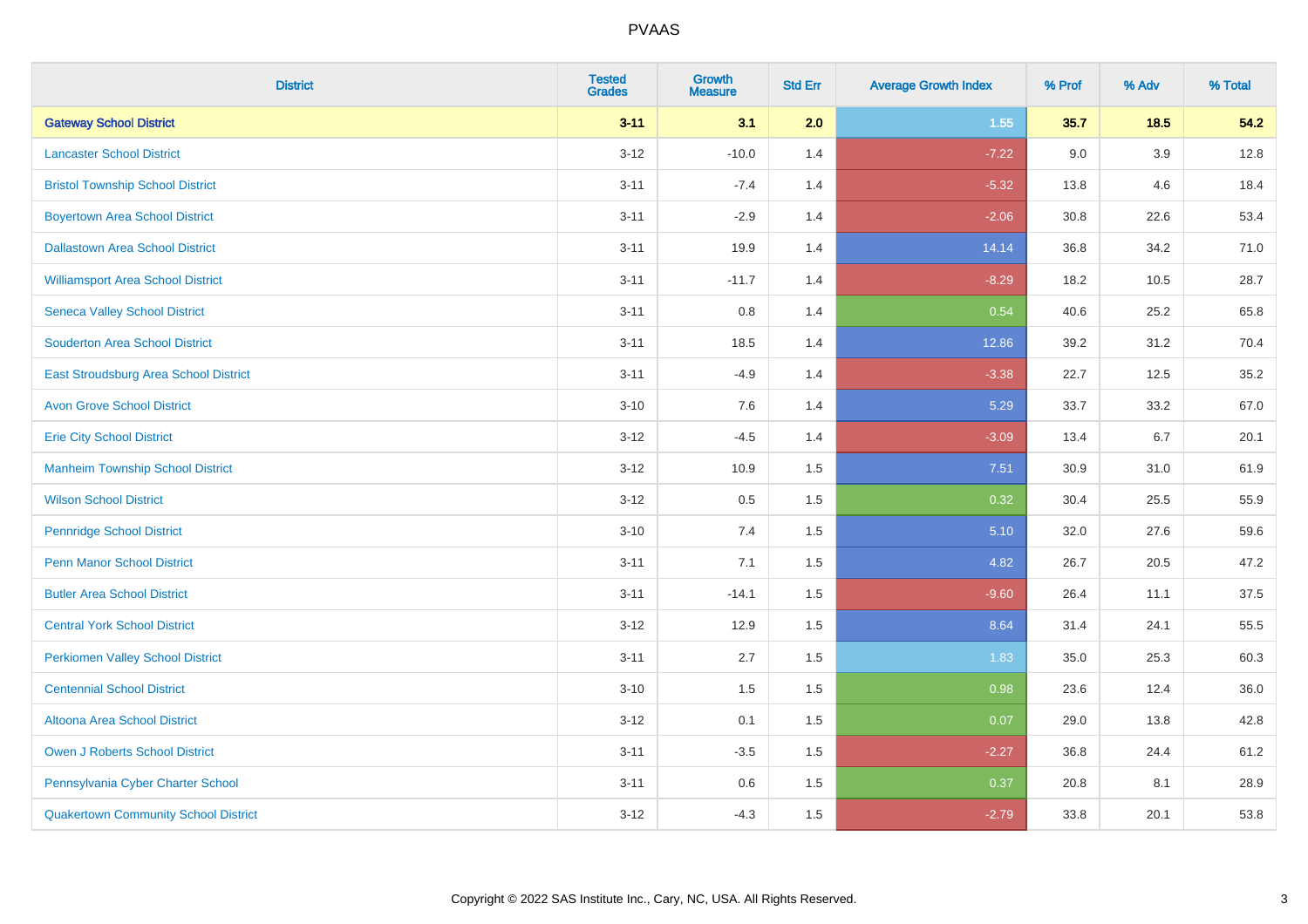| <b>District</b>                                    | <b>Tested</b><br><b>Grades</b> | <b>Growth</b><br><b>Measure</b> | <b>Std Err</b> | <b>Average Growth Index</b> | % Prof | % Adv | % Total |
|----------------------------------------------------|--------------------------------|---------------------------------|----------------|-----------------------------|--------|-------|---------|
| <b>Gateway School District</b>                     | $3 - 11$                       | 3.1                             | 2.0            | 1.55                        | 35.7   | 18.5  | 54.2    |
| <b>Canon-Mcmillan School District</b>              | $3 - 11$                       | $-5.0$                          | 1.5            | $-3.25$                     | 30.8   | 28.5  | 59.3    |
| Northampton Area School District                   | $3 - 11$                       | 3.2                             | 1.5            | 2.05                        | 29.8   | 17.9  | 47.7    |
| <b>Commonwealth Charter Academy Charter School</b> | $3 - 10$                       | 4.2                             | 1.6            | 2.68                        | 27.0   | 15.6  | 42.5    |
| <b>Hazleton Area School District</b>               | $3 - 11$                       | 6.0                             | 1.6            | 3.85                        | 20.5   | 9.0   | 29.5    |
| <b>Cornwall-Lebanon School District</b>            | $3 - 11$                       | 8.2                             | 1.6            | 5.24                        | 28.0   | 20.5  | 48.6    |
| <b>Bensalem Township School District</b>           | $3 - 11$                       | 1.0                             | 1.6            | 0.63                        | 24.3   | 10.7  | 34.9    |
| <b>Armstrong School District</b>                   | $3 - 11$                       | $9.8\,$                         | 1.6            | 6.22                        | 32.8   | 24.6  | 57.4    |
| <b>Methacton School District</b>                   | $3 - 11$                       | 11.0                            | 1.6            | 6.94                        | 36.0   | 33.6  | 69.6    |
| <b>Abington School District</b>                    | $3 - 10$                       | 0.9                             | 1.6            | 0.57                        | 29.7   | 28.7  | 58.4    |
| <b>Ridley School District</b>                      | $3 - 12$                       | 0.3                             | 1.6            | 0.21                        | 32.0   | 10.7  | 42.6    |
| <b>Mifflin County School District</b>              | $3 - 11$                       | 12.3                            | 1.6            | 7.69                        | 35.1   | 15.1  | 50.3    |
| <b>Norwin School District</b>                      | $3 - 11$                       | $-1.1$                          | 1.6            | $-0.70$                     | 37.7   | 27.6  | 65.2    |
| <b>Stroudsburg Area School District</b>            | $3 - 11$                       | 7.5                             | 1.6            | 4.70                        | 30.4   | 18.3  | 48.7    |
| <b>Hempfield Area School District</b>              | $3 - 12$                       | $-10.2$                         | 1.6            | $-6.37$                     | 28.1   | 19.2  | 47.3    |
| <b>York Co School Of Technology</b>                | $9 - 12$                       | $-10.9$                         | 1.6            | $-6.79$                     | 22.6   | 4.0   | 26.6    |
| <b>Governor Mifflin School District</b>            | $3 - 11$                       | $-4.4$                          | 1.6            | $-2.69$                     | 30.3   | 7.7   | 38.0    |
| <b>Coatesville Area School District</b>            | $3 - 11$                       | $-9.5$                          | 1.6            | $-5.81$                     | 12.8   | 3.3   | 16.2    |
| <b>Hatboro-Horsham School District</b>             | $3 - 11$                       | $-2.7$                          | 1.6            | $-1.65$                     | 27.9   | 17.9  | 45.8    |
| <b>Delaware Valley School District</b>             | $3 - 11$                       | 15.7                            | 1.6            | 9.62                        | 36.7   | 32.1  | 68.8    |
| Mechanicsburg Area School District                 | $3 - 11$                       | $-5.7$                          | 1.6            | $-3.48$                     | 35.1   | 16.0  | 51.2    |
| Hollidaysburg Area School District                 | $3 - 11$                       | $-2.7$                          | 1.6            | $-1.64$                     | 32.6   | 15.2  | 47.8    |
| <b>Colonial School District</b>                    | $3 - 11$                       | 22.1                            | 1.6            | 13.55                       | 27.2   | 43.5  | 70.6    |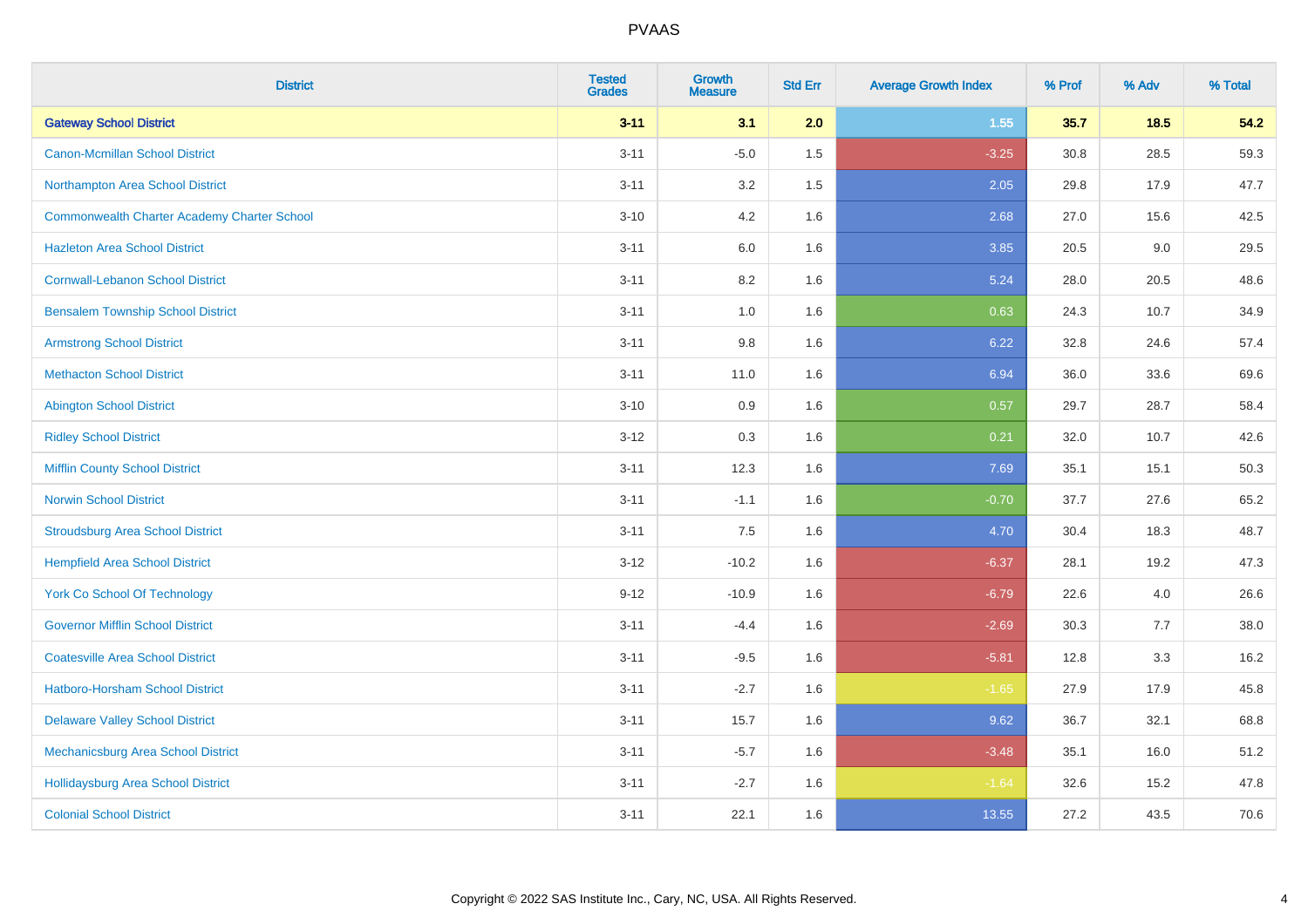| <b>District</b>                               | <b>Tested</b><br><b>Grades</b> | <b>Growth</b><br><b>Measure</b> | <b>Std Err</b> | <b>Average Growth Index</b> | % Prof | % Adv  | % Total |
|-----------------------------------------------|--------------------------------|---------------------------------|----------------|-----------------------------|--------|--------|---------|
| <b>Gateway School District</b>                | $3 - 11$                       | 3.1                             | 2.0            | 1.55                        | 35.7   | $18.5$ | 54.2    |
| <b>Warren County School District</b>          | $3 - 11$                       | $-0.1$                          | 1.6            | $-0.06$                     | 26.7   | 9.7    | 36.4    |
| <b>Nazareth Area School District</b>          | $3 - 11$                       | $-2.5$                          | 1.7            | $-1.53$                     | 29.2   | 24.6   | 53.8    |
| <b>Norristown Area School District</b>        | $3 - 12$                       | $-25.4$                         | 1.7            | $-15.35$                    | 10.6   | 1.8    | 12.4    |
| <b>Kennett Consolidated School District</b>   | $3 - 11$                       | $-10.4$                         | 1.7            | $-6.27$                     | 28.7   | 14.0   | 42.7    |
| <b>Whitehall-Coplay School District</b>       | $3 - 11$                       | 11.8                            | 1.7            | 7.06                        | 32.3   | 21.7   | 54.0    |
| <b>Pine-Richland School District</b>          | $3 - 11$                       | 9.3                             | 1.7            | 5.56                        | 42.3   | 35.8   | 78.1    |
| <b>South Western School District</b>          | $3 - 12$                       | 2.5                             | 1.7            | 1.48                        | 36.2   | 19.7   | 55.9    |
| <b>Conestoga Valley School District</b>       | $3 - 11$                       | 2.4                             | 1.7            | 1.43                        | 35.0   | 23.5   | 58.5    |
| Ephrata Area School District                  | $3 - 11$                       | 6.8                             | 1.7            | 4.08                        | 31.6   | 17.1   | 48.8    |
| <b>Abington Heights School District</b>       | $3 - 11$                       | 6.7                             | 1.7            | 4.00                        | 33.8   | 31.7   | 65.5    |
| <b>Bethel Park School District</b>            | $3 - 11$                       | $-4.4$                          | 1.7            | $-2.62$                     | 40.1   | 27.3   | 67.4    |
| Elizabethtown Area School District            | $3 - 12$                       | 7.1                             | 1.7            | 4.19                        | 36.4   | 27.6   | 64.0    |
| <b>Garnet Valley School District</b>          | $3 - 10$                       | 0.2                             | 1.7            | 0.13                        | 34.9   | 26.4   | 61.3    |
| <b>Wissahickon School District</b>            | $3 - 10$                       | $-5.3$                          | 1.7            | $-3.14$                     | 27.5   | 29.0   | 56.6    |
| <b>Exeter Township School District</b>        | $3 - 11$                       | $-1.0$                          | 1.7            | $-0.58$                     | 27.2   | 15.6   | 42.8    |
| <b>Conewago Valley School District</b>        | $3-12$                         | 7.6                             | 1.7            | 4.46                        | 41.3   | 19.4   | 60.6    |
| <b>Peters Township School District</b>        | $3 - 11$                       | 14.1                            | 1.7            | 8.16                        | 35.2   | 41.6   | 76.8    |
| <b>Carlisle Area School District</b>          | $3 - 11$                       | $-5.2$                          | 1.7            | $-2.99$                     | 28.0   | 19.3   | 47.3    |
| <b>Unionville-Chadds Ford School District</b> | $3 - 11$                       | 15.8                            | 1.7            | 9.12                        | 31.2   | 48.0   | 79.2    |
| <b>Springfield School District</b>            | $3 - 11$                       | 1.2                             | 1.7            | 0.69                        | 31.8   | 25.2   | 56.9    |
| <b>Shaler Area School District</b>            | $3 - 11$                       | $-2.1$                          | 1.8            | $-1.18$                     | 32.0   | 13.0   | 45.0    |
| <b>Penn-Trafford School District</b>          | $3 - 11$                       | 2.9                             | 1.8            | 1.68                        | 46.3   | 26.2   | 72.5    |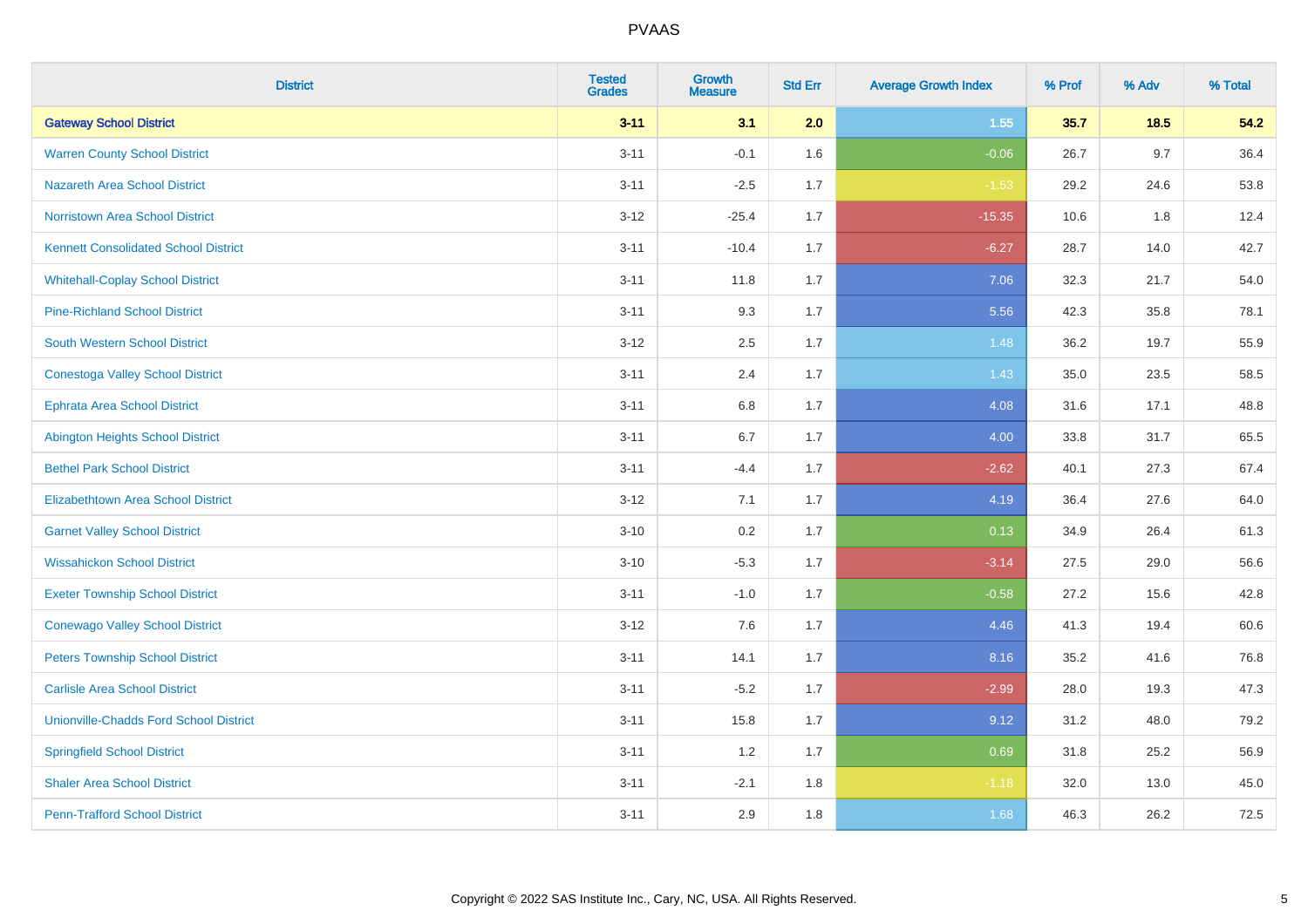| <b>District</b>                             | <b>Tested</b><br><b>Grades</b> | <b>Growth</b><br><b>Measure</b> | <b>Std Err</b> | <b>Average Growth Index</b> | % Prof | % Adv | % Total |
|---------------------------------------------|--------------------------------|---------------------------------|----------------|-----------------------------|--------|-------|---------|
| <b>Gateway School District</b>              | $3 - 11$                       | 3.1                             | 2.0            | 1.55                        | 35.7   | 18.5  | 54.2    |
| <b>Shippensburg Area School District</b>    | $3 - 11$                       | 0.5                             | 1.8            | 0.26                        | 23.5   | 22.8  | 46.3    |
| <b>Upper Saint Clair School District</b>    | $3 - 11$                       | 13.8                            | 1.8            | 7.86                        | 32.2   | 44.5  | 76.7    |
| <b>Oxford Area School District</b>          | $3 - 11$                       | $-3.1$                          | 1.8            | $-1.77$                     | 27.5   | 14.5  | 42.0    |
| <b>Lower Dauphin School District</b>        | $3 - 11$                       | 5.3                             | 1.8            | 3.03                        | 30.6   | 26.8  | 57.5    |
| <b>York City School District</b>            | $3 - 12$                       | $-17.7$                         | 1.8            | $-10.05$                    | 3.2    | 0.7   | 3.9     |
| <b>Keystone Central School District</b>     | $3 - 11$                       | 3.6                             | 1.8            | 2.04                        | 27.1   | 14.6  | 41.8    |
| <b>Penn-Delco School District</b>           | $3 - 11$                       | 1.3                             | 1.8            | 0.75                        | 26.5   | 12.6  | 39.1    |
| <b>Trinity Area School District</b>         | $3 - 11$                       | $-8.7$                          | 1.8            | $-4.87$                     | 20.9   | 9.8   | 30.8    |
| <b>Pocono Mountain School District</b>      | $3 - 12$                       | $-4.3$                          | 1.8            | $-2.43$                     | 35.5   | 17.1  | 52.6    |
| <b>Waynesboro Area School District</b>      | $3 - 12$                       | 3.0                             | 1.8            | 1.67                        | 26.0   | 23.5  | 49.5    |
| <b>North Hills School District</b>          | $3 - 11$                       | $-15.8$                         | 1.8            | $-8.84$                     | 26.4   | 19.8  | 46.2    |
| Palmyra Area School District                | $3 - 11$                       | 16.2                            | 1.8            | 9.02                        | 38.8   | 34.0  | 72.8    |
| <b>Moon Area School District</b>            | $3 - 11$                       | 1.5                             | 1.8            | 0.86                        | 34.5   | 25.5  | 60.0    |
| <b>Upper Dublin School District</b>         | $3 - 12$                       | 2.1                             | 1.8            | 1.19                        | 34.7   | 30.0  | 64.7    |
| South Fayette Township School District      | $3 - 11$                       | $6.0\,$                         | 1.8            | 3.33                        | 32.2   | 38.3  | 70.5    |
| Northeastern York School District           | $3 - 11$                       | 3.8                             | 1.8            | 2.11                        | 32.7   | 21.0  | 53.7    |
| Northern York County School District        | $3 - 11$                       | 8.4                             | 1.8            | 4.63                        | 24.3   | 23.1  | 47.4    |
| <b>Pleasant Valley School District</b>      | $3 - 11$                       | $-3.3$                          | 1.8            | $-1.80$                     | 28.5   | 10.4  | 39.0    |
| <b>Solanco School District</b>              | $3 - 11$                       | 2.2                             | 1.8            | 1.18                        | 27.2   | 15.0  | 42.3    |
| <b>Southern York County School District</b> | $3 - 11$                       | 15.5                            | 1.8            | 8.48                        | 37.6   | 29.2  | 66.8    |
| <b>Phoenixville Area School District</b>    | $3 - 11$                       | 7.3                             | 1.8            | 3.96                        | 32.3   | 27.6  | 59.8    |
| <b>South Eastern School District</b>        | $3 - 11$                       | $-1.0$                          | 1.8            | $-0.55$                     | 36.4   | 17.1  | 53.5    |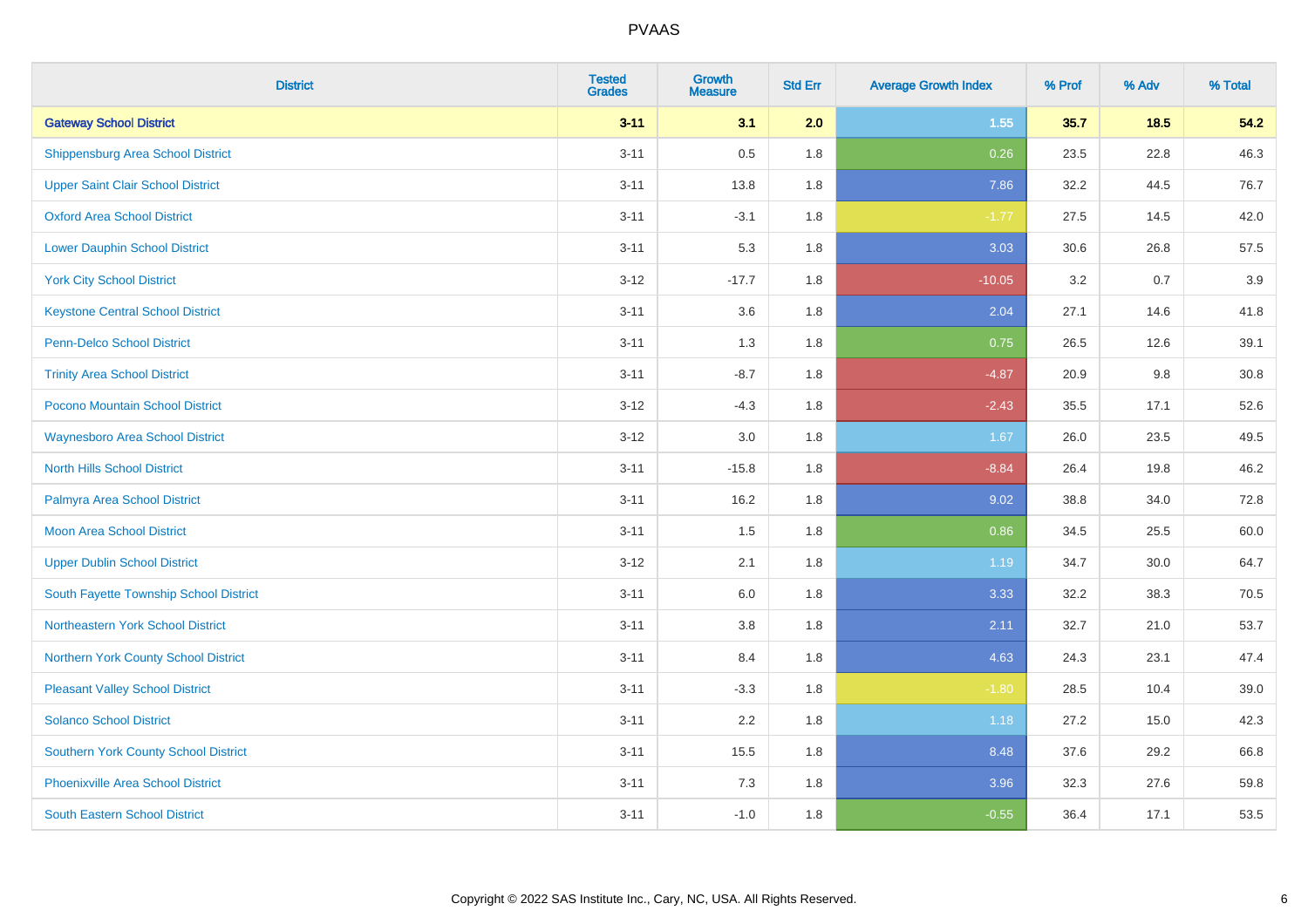| <b>District</b>                          | <b>Tested</b><br><b>Grades</b> | Growth<br><b>Measure</b> | <b>Std Err</b> | <b>Average Growth Index</b> | % Prof | % Adv  | % Total |
|------------------------------------------|--------------------------------|--------------------------|----------------|-----------------------------|--------|--------|---------|
| <b>Gateway School District</b>           | $3 - 11$                       | 3.1                      | 2.0            | 1.55                        | 35.7   | $18.5$ | 54.2    |
| <b>Franklin Regional School District</b> | $3 - 11$                       | 11.3                     | 1.8            | 6.13                        | 30.0   | 35.0   | 65.0    |
| <b>Warwick School District</b>           | $3 - 11$                       | 21.7                     | 1.8            | 11.76                       | 27.7   | 36.3   | 64.0    |
| <b>Radnor Township School District</b>   | $3 - 12$                       | 7.5                      | 1.9            | 4.03                        | 33.0   | 38.3   | 71.3    |
| <b>Penncrest School District</b>         | $3 - 11$                       | 6.0                      | 1.9            | 3.24                        | 31.1   | 16.9   | 48.0    |
| Fox Chapel Area School District          | $3 - 11$                       | 17.6                     | 1.9            | 9.47                        | 22.9   | 52.0   | 74.9    |
| <b>Baldwin-Whitehall School District</b> | $3 - 11$                       | $-5.5$                   | 1.9            | $-2.93$                     | 32.0   | 14.7   | 46.7    |
| <b>Upper Perkiomen School District</b>   | $3 - 11$                       | 5.7                      | 1.9            | 3.04                        | 25.4   | 19.9   | 45.4    |
| <b>Daniel Boone Area School District</b> | $3 - 12$                       | 0.9                      | 1.9            | 0.46                        | 28.9   | 22.0   | 51.0    |
| <b>Lebanon School District</b>           | $3 - 11$                       | $-1.2$                   | 1.9            | $-0.63$                     | 15.2   | 6.4    | 21.6    |
| <b>Dover Area School District</b>        | $3-12$                         | 7.1                      | 1.9            | 3.78                        | 33.0   | 18.7   | 51.7    |
| Pennsylvania Leadership Charter School   | $3 - 11$                       | 8.0                      | 1.9            | 4.22                        | 33.1   | 27.8   | 60.9    |
| <b>Cocalico School District</b>          | $3 - 11$                       | 12.3                     | 1.9            | 6.48                        | 28.2   | 32.3   | 60.5    |
| <b>Muhlenberg School District</b>        | $3 - 10$                       | $-17.8$                  | 1.9            | $-9.34$                     | 12.4   | 4.6    | 17.0    |
| West Jefferson Hills School District     | $3 - 11$                       | 1.9                      | 1.9            | 0.99                        | 34.8   | 27.3   | 62.1    |
| <b>Twin Valley School District</b>       | $3-12$                         | $-3.2$                   | 1.9            | $-1.68$                     | 38.8   | 19.8   | 58.6    |
| <b>Mars Area School District</b>         | $3 - 10$                       | 6.6                      | 1.9            | 3.45                        | 36.7   | 32.4   | 69.1    |
| <b>William Penn School District</b>      | $3-12$                         | 7.0                      | 1.9            | 3.61                        | 14.0   | 7.2    | 21.3    |
| <b>Red Lion Area School District</b>     | $3 - 11$                       | 4.5                      | 1.9            | 2.31                        | 32.3   | 21.5   | 53.8    |
| Lampeter-Strasburg School District       | $3 - 12$                       | 11.0                     | 1.9            | 5.69                        | 35.4   | 32.3   | 67.7    |
| <b>Harrisburg City School District</b>   | $3 - 11$                       | $-0.2$                   | 2.0            | $-0.11$                     | 6.0    | 2.0    | 8.0     |
| <b>Upper Merion Area School District</b> | $3 - 11$                       | 14.0                     | 2.0            | 7.15                        | 34.4   | 32.6   | 67.0    |
| <b>Pottsgrove School District</b>        | $3 - 11$                       | $-5.5$                   | 2.0            | $-2.78$                     | 28.6   | 10.3   | 38.8    |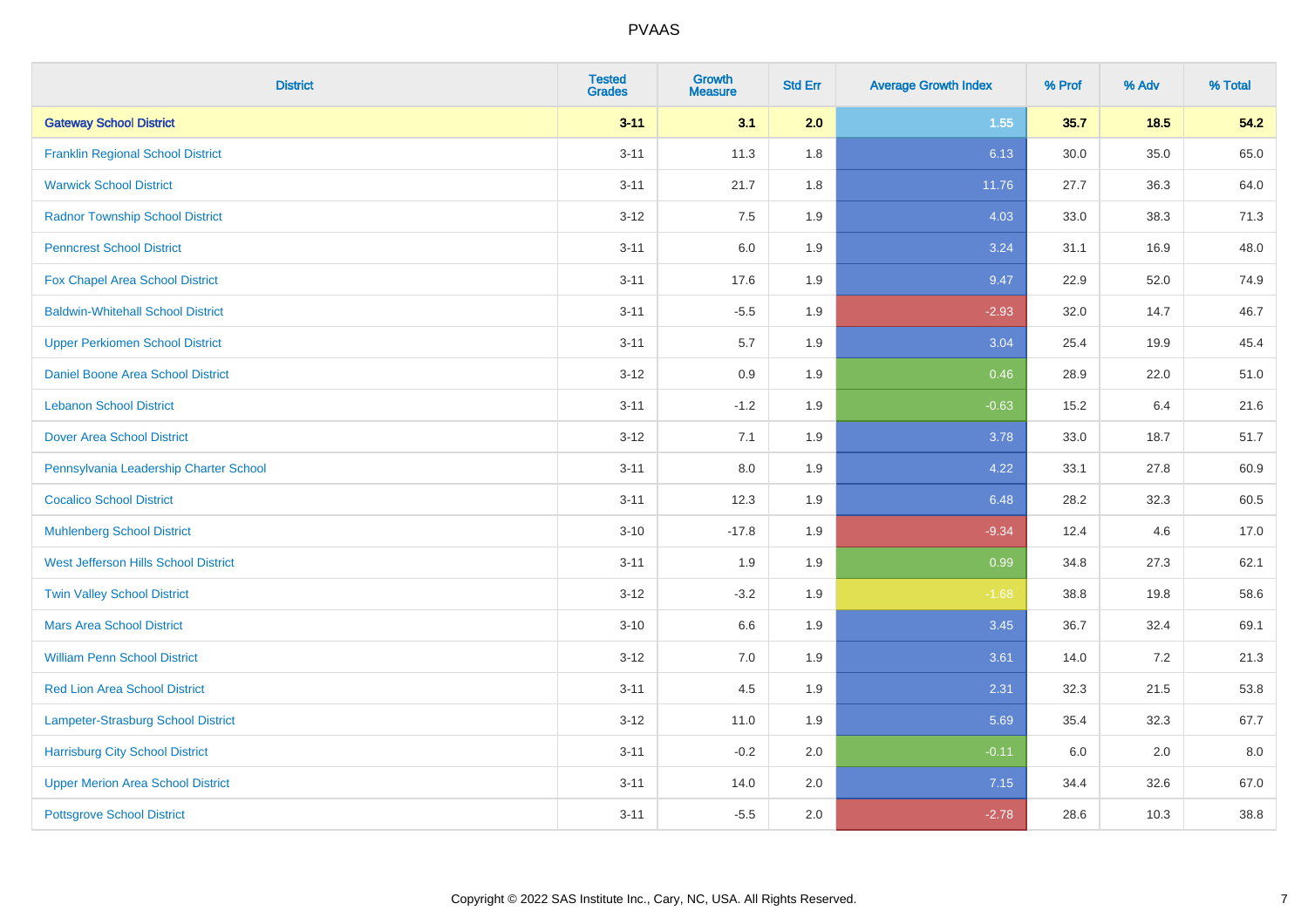| <b>District</b>                                | <b>Tested</b><br><b>Grades</b> | <b>Growth</b><br><b>Measure</b> | <b>Std Err</b> | <b>Average Growth Index</b> | % Prof | % Adv  | % Total |
|------------------------------------------------|--------------------------------|---------------------------------|----------------|-----------------------------|--------|--------|---------|
| <b>Gateway School District</b>                 | $3 - 11$                       | 3.1                             | 2.0            | 1.55                        | 35.7   | $18.5$ | 54.2    |
| <b>Hampton Township School District</b>        | $3 - 11$                       | 7.4                             | 2.0            | 3.79                        | 37.9   | 39.2   | 77.0    |
| <b>Manheim Central School District</b>         | $3 - 11$                       | 12.8                            | 2.0            | 6.52                        | 27.8   | 35.4   | 63.2    |
| <b>Great Valley School District</b>            | $3 - 11$                       | 5.4                             | 2.0            | 2.77                        | 33.8   | 33.5   | 67.3    |
| <b>Interboro School District</b>               | $3-12$                         | $-8.4$                          | 2.0            | $-4.27$                     | 27.6   | 6.4    | 34.1    |
| <b>Greater Latrobe School District</b>         | $3 - 11$                       | $-14.1$                         | 2.0            | $-7.14$                     | 41.0   | 12.6   | 53.6    |
| <b>Derry Township School District</b>          | $3 - 10$                       | 20.1                            | 2.0            | 10.20                       | 32.8   | 46.9   | 79.7    |
| <b>Upper Moreland Township School District</b> | $3 - 11$                       | 1.1                             | 2.0            | 0.56                        | 24.8   | 26.6   | 51.3    |
| <b>Connellsville Area School District</b>      | $3 - 11$                       | $-5.3$                          | 2.0            | $-2.67$                     | 24.2   | 5.0    | 29.1    |
| <b>Gettysburg Area School District</b>         | $3 - 11$                       | $-6.0$                          | 2.0            | $-3.02$                     | 28.8   | 19.6   | 48.5    |
| <b>Greencastle-Antrim School District</b>      | $3 - 11$                       | $-0.3$                          | 2.0            | $-0.14$                     | 30.9   | 22.2   | 53.1    |
| <b>West Allegheny School District</b>          | $3 - 12$                       | 8.6                             | 2.0            | 4.34                        | 37.3   | 27.2   | 64.5    |
| <b>Lower Moreland Township School District</b> | $3 - 11$                       | 8.7                             | 2.0            | 4.35                        | 38.2   | 33.2   | 71.4    |
| <b>Bellefonte Area School District</b>         | $3 - 11$                       | 6.7                             | 2.0            | 3.34                        | 28.8   | 21.5   | 50.2    |
| <b>Gateway School District</b>                 | $3 - 11$                       | 3.1                             | 2.0            | 1.55                        | 35.7   | 18.5   | 54.2    |
| <b>Dubois Area School District</b>             | $3 - 11$                       | $-2.8$                          | 2.0            | $-1.37$                     | 35.5   | 19.0   | 54.6    |
| <b>Fleetwood Area School District</b>          | $3 - 10$                       | 10.4                            | 2.0            | 5.19                        | 31.7   | 25.8   | 57.5    |
| Juniata County School District                 | $3 - 12$                       | 7.7                             | 2.0            | 3.81                        | 22.9   | 18.9   | 41.8    |
| <b>Indiana Area School District</b>            | $3 - 11$                       | 12.0                            | 2.0            | 5.98                        | 30.0   | 30.4   | 60.3    |
| <b>Cheltenham School District</b>              | $3 - 11$                       | $-17.6$                         | 2.0            | $-8.74$                     | 24.4   | 8.3    | 32.6    |
| <b>Tunkhannock Area School District</b>        | $3 - 11$                       | 1.4                             | 2.0            | 0.71                        | 29.8   | 18.1   | 47.9    |
| <b>Bangor Area School District</b>             | $3 - 12$                       | $-1.2$                          | 2.0            | $-0.60$                     | 25.8   | 12.7   | 38.5    |
| <b>Kiski Area School District</b>              | $3 - 11$                       | $-4.0$                          | 2.0            | $-1.99$                     | 23.1   | 18.2   | 41.3    |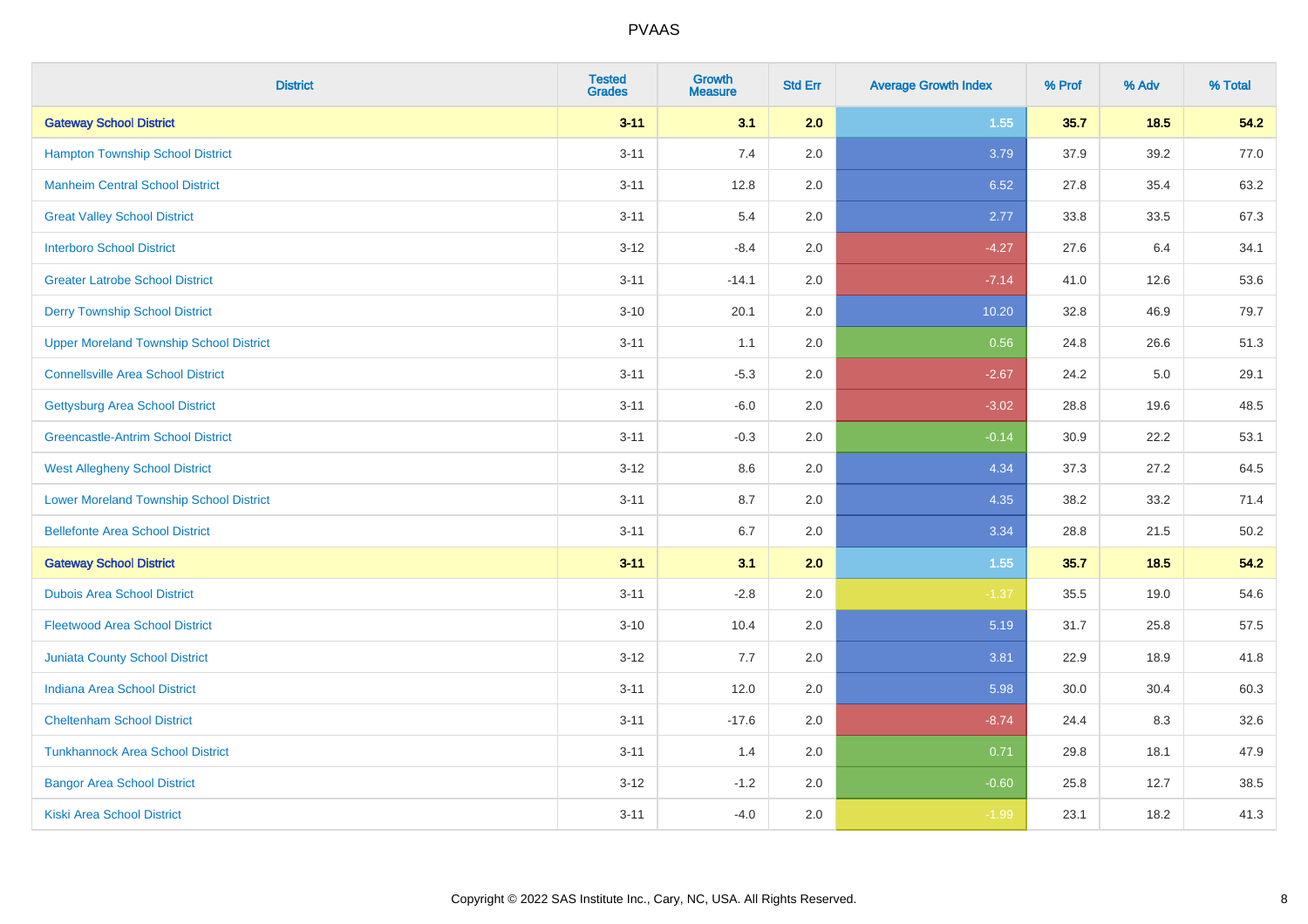| <b>District</b>                               | <b>Tested</b><br><b>Grades</b> | <b>Growth</b><br><b>Measure</b> | <b>Std Err</b> | <b>Average Growth Index</b> | % Prof | % Adv  | % Total |
|-----------------------------------------------|--------------------------------|---------------------------------|----------------|-----------------------------|--------|--------|---------|
| <b>Gateway School District</b>                | $3 - 11$                       | 3.1                             | 2.0            | 1.55                        | 35.7   | $18.5$ | 54.2    |
| <b>Spring Grove Area School District</b>      | $3 - 11$                       | 3.9                             | 2.0            | 1.90                        | 30.0   | 23.0   | 53.0    |
| <b>Montour School District</b>                | $3 - 11$                       | $-6.1$                          | 2.1            | $-2.95$                     | 31.8   | 23.6   | 55.3    |
| <b>Wallenpaupack Area School District</b>     | $3 - 11$                       | $8.8\,$                         | 2.1            | 4.28                        | 28.5   | 18.9   | 47.4    |
| 21st Century Cyber Charter School             | $6 - 12$                       | 6.6                             | 2.1            | 3.16                        | 29.0   | 21.8   | 50.8    |
| <b>Pottsville Area School District</b>        | $3 - 12$                       | $-4.9$                          | 2.1            | $-2.36$                     | 21.8   | 7.9    | 29.6    |
| Esperanza Academy Charter School              | $4 - 11$                       | 2.1                             | 2.1            | $1.01$                      | 14.2   | 3.6    | 17.8    |
| <b>Dallas School District</b>                 | $3 - 11$                       | 8.1                             | 2.1            | 3.87                        | 32.4   | 22.4   | 54.8    |
| Selinsgrove Area School District              | $3 - 12$                       | $-5.7$                          | 2.1            | $-2.74$                     | 25.4   | 13.9   | 39.2    |
| <b>York Suburban School District</b>          | $3 - 11$                       | 7.4                             | 2.1            | 3.55                        | 24.9   | 31.2   | 56.1    |
| Mifflinburg Area School District              | $3 - 11$                       | $-6.0$                          | 2.1            | $-2.87$                     | 32.7   | 13.3   | 46.0    |
| <b>Blue Mountain School District</b>          | $3 - 10$                       | 12.2                            | 2.1            | 5.81                        | 30.7   | 26.1   | 56.8    |
| Southern Lehigh School District               | $3 - 11$                       | $-4.1$                          | 2.1            | $-1.94$                     | 39.3   | 28.0   | 67.2    |
| <b>Crawford Central School District</b>       | $3 - 11$                       | 5.7                             | 2.1            | 2.71                        | 26.4   | 15.8   | 42.1    |
| <b>Freeport Area School District</b>          | $3 - 10$                       | $-0.2$                          | 2.1            | $-0.10$                     | 37.4   | 29.8   | 67.2    |
| <b>Conrad Weiser Area School District</b>     | $3 - 11$                       | 7.1                             | 2.1            | 3.34                        | 28.2   | 14.4   | 42.6    |
| Northwestern Lehigh School District           | $3 - 11$                       | $-2.4$                          | 2.1            | $-1.14$                     | 41.7   | 17.9   | 59.5    |
| East Pennsboro Area School District           | $3 - 11$                       | 4.8                             | 2.1            | 2.26                        | 36.8   | 16.9   | 53.7    |
| <b>Rose Tree Media School District</b>        | $3 - 10$                       | $-2.8$                          | 2.1            | $-1.33$                     | 35.2   | 29.6   | 64.8    |
| <b>Chartiers Valley School District</b>       | $3 - 11$                       | $-9.1$                          | 2.1            | $-4.23$                     | 20.7   | 17.4   | 38.0    |
| <b>Eastern Lebanon County School District</b> | $3 - 11$                       | 4.0                             | 2.1            | 1.89                        | 23.5   | 11.5   | 35.0    |
| <b>East Lycoming School District</b>          | $3 - 11$                       | $-10.9$                         | 2.1            | $-5.08$                     | 22.5   | 8.2    | 30.8    |
| <b>Tuscarora School District</b>              | $3 - 11$                       | 13.4                            | 2.2            | 6.20                        | 37.1   | 26.3   | 63.4    |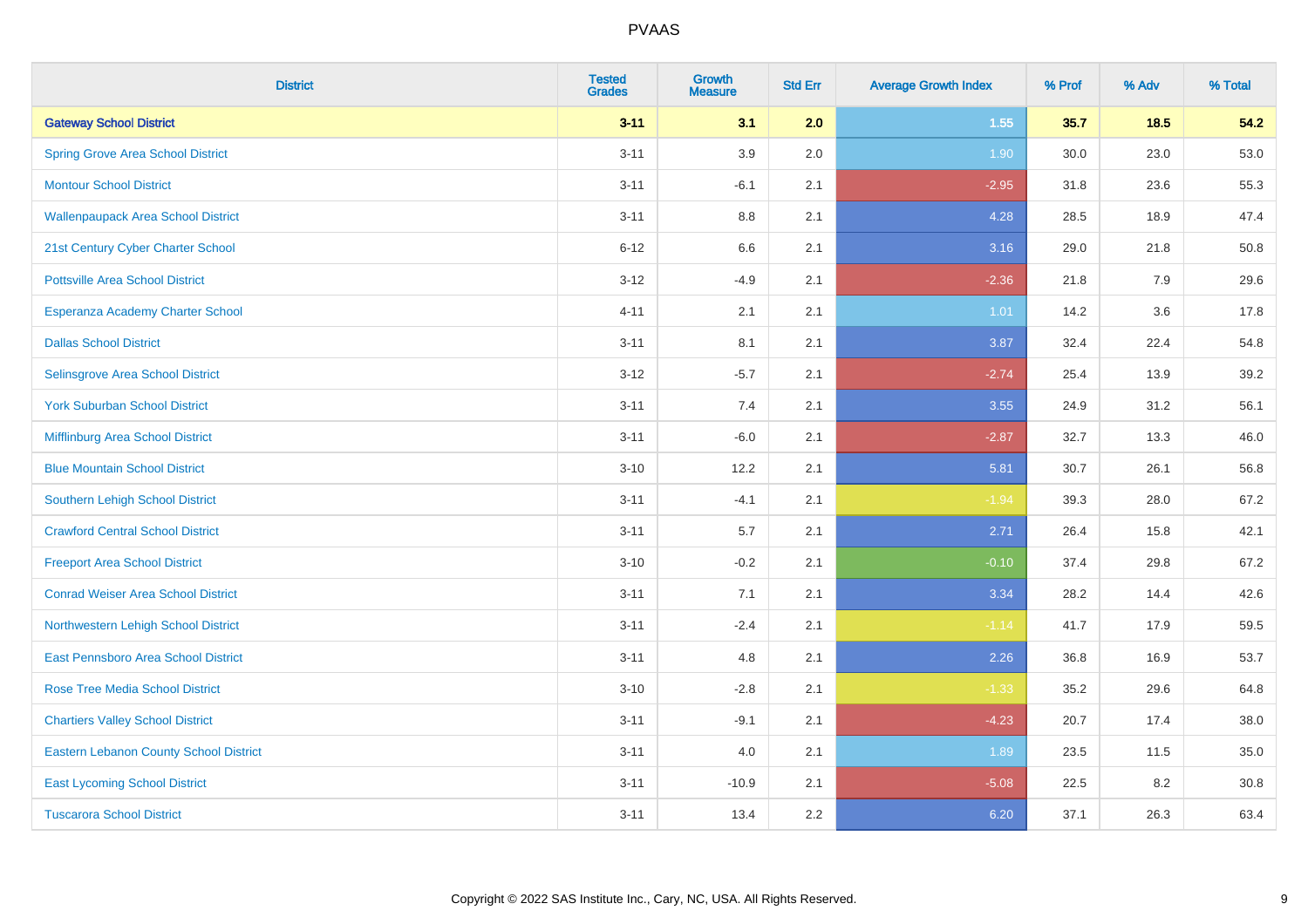| <b>District</b>                               | <b>Tested</b><br><b>Grades</b> | <b>Growth</b><br><b>Measure</b> | <b>Std Err</b> | <b>Average Growth Index</b> | % Prof | % Adv | % Total |
|-----------------------------------------------|--------------------------------|---------------------------------|----------------|-----------------------------|--------|-------|---------|
| <b>Gateway School District</b>                | $3 - 11$                       | 3.1                             | 2.0            | 1.55                        | 35.7   | 18.5  | 54.2    |
| <b>Donegal School District</b>                | $3 - 12$                       | 5.9                             | 2.2            | 2.72                        | 34.1   | 23.1  | 57.2    |
| <b>Mckeesport Area School District</b>        | $3 - 12$                       | 4.6                             | 2.2            | 2.14                        | 21.1   | 4.4   | 25.5    |
| North Schuylkill School District              | $3 - 11$                       | $-4.7$                          | 2.2            | $-2.16$                     | 20.2   | 11.7  | 31.9    |
| <b>Pittston Area School District</b>          | $3 - 11$                       | $-8.2$                          | 2.2            | $-3.75$                     | 26.7   | 14.8  | 41.5    |
| <b>Ringgold School District</b>               | $3 - 11$                       | 2.9                             | 2.2            | 1.32                        | 23.8   | 13.3  | 37.1    |
| <b>Wallingford-Swarthmore School District</b> | $3 - 10$                       | 5.0                             | 2.2            | 2.25                        | 33.3   | 37.1  | 70.4    |
| <b>New Foundations Charter School</b>         | $3 - 11$                       | 0.6                             | 2.2            | 0.29                        | 22.4   | 4.0   | 26.4    |
| <b>Crestwood School District</b>              | $3 - 11$                       | $-3.4$                          | 2.2            | $-1.52$                     | 33.1   | 21.7  | 54.9    |
| <b>Fort Leboeuf School District</b>           | $3 - 11$                       | 3.5                             | 2.2            | 1.58                        | 32.0   | 16.8  | 48.8    |
| <b>Pottstown School District</b>              | $3 - 12$                       | 2.0                             | 2.2            | 0.88                        | 19.4   | 6.2   | 25.6    |
| <b>Valley View School District</b>            | $3 - 11$                       | 9.3                             | 2.2            | 4.18                        | 26.6   | 23.1  | 49.7    |
| Saint Marys Area School District              | $3 - 11$                       | $6.0\,$                         | 2.2            | 2.69                        | 35.4   | 18.3  | 53.7    |
| <b>Bucks County Technical High School</b>     | $9 - 10$                       | $-2.9$                          | 2.2            | $-1.29$                     | 27.7   | 10.4  | 38.2    |
| <b>Saucon Valley School District</b>          | $3 - 11$                       | 18.9                            | 2.2            | 8.48                        | 26.0   | 39.6  | 65.6    |
| South Middleton School District               | $3 - 11$                       | 4.4                             | 2.2            | 1.95                        | 31.1   | 16.4  | 47.5    |
| <b>Schuylkill Valley School District</b>      | $3 - 11$                       | $-1.0$                          | 2.2            | $-0.47$                     | 29.8   | 20.2  | 50.0    |
| South Butler County School District           | $3 - 10$                       | 6.3                             | 2.2            | 2.80                        | 37.8   | 19.2  | 57.0    |
| <b>Greensburg Salem School District</b>       | $3 - 11$                       | $-6.9$                          | 2.2            | $-3.06$                     | 30.3   | 13.3  | 43.6    |
| <b>Grove City Area School District</b>        | $3 - 12$                       | $-8.8$                          | 2.3            | $-3.89$                     | 25.6   | 16.4  | 42.0    |
| Northern Lebanon School District              | $3 - 11$                       | $-0.7$                          | 2.3            | $-0.29$                     | 18.8   | 6.8   | 25.6    |
| <b>Bradford Area School District</b>          | $3-12$                         | $-1.8$                          | 2.3            | $-0.79$                     | 31.2   | 16.7  | 47.9    |
| <b>Big Spring School District</b>             | $3 - 11$                       | $-9.8$                          | 2.3            | $-4.32$                     | 23.6   | 12.9  | 36.5    |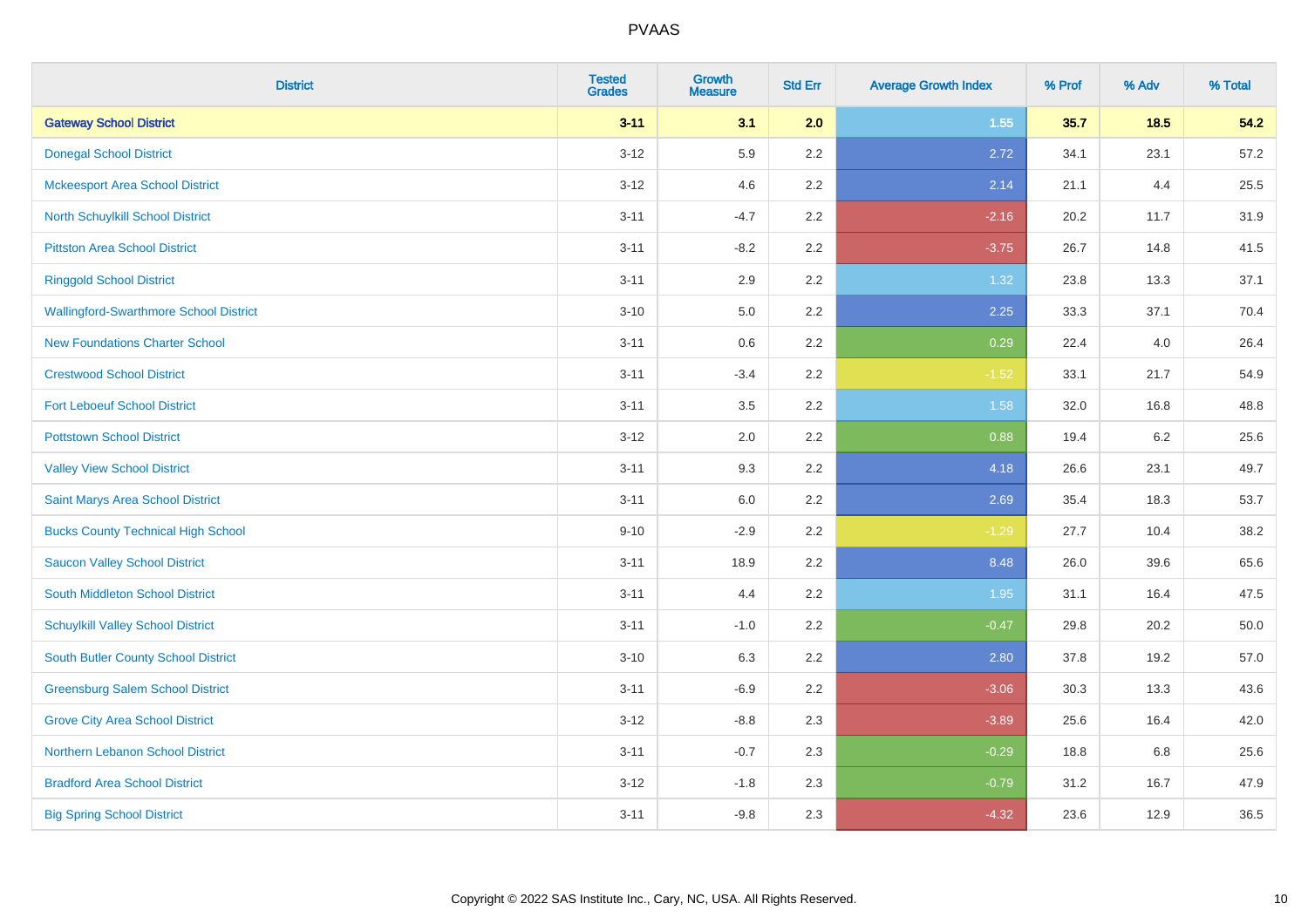| <b>District</b>                             | <b>Tested</b><br><b>Grades</b> | <b>Growth</b><br><b>Measure</b> | <b>Std Err</b> | <b>Average Growth Index</b> | % Prof | % Adv   | % Total |
|---------------------------------------------|--------------------------------|---------------------------------|----------------|-----------------------------|--------|---------|---------|
| <b>Gateway School District</b>              | $3 - 11$                       | 3.1                             | 2.0            | 1.55                        | 35.7   | 18.5    | 54.2    |
| <b>Central Cambria School District</b>      | $3 - 11$                       | $-12.7$                         | 2.3            | $-5.61$                     | 19.4   | 7.4     | 26.9    |
| <b>Corry Area School District</b>           | $3 - 11$                       | $-6.8$                          | 2.3            | $-3.01$                     | 24.0   | 8.8     | 32.8    |
| <b>New Castle Area School District</b>      | $3 - 12$                       | $-13.6$                         | 2.3            | $-5.99$                     | 17.6   | 2.0     | 19.5    |
| <b>Tyrone Area School District</b>          | $3-12$                         | 29.2                            | 2.3            | 12.86                       | 36.6   | 29.1    | 65.7    |
| <b>Mount Pleasant Area School District</b>  | $3 - 11$                       | $-5.4$                          | 2.3            | $-2.37$                     | 33.3   | 8.7     | 42.0    |
| <b>Keystone Oaks School District</b>        | $3 - 11$                       | $-7.2$                          | 2.3            | $-3.14$                     | 30.0   | 11.1    | 41.0    |
| <b>Belle Vernon Area School District</b>    | $3 - 11$                       | 11.1                            | 2.3            | 4.88                        | 31.6   | 25.4    | 57.1    |
| <b>Central Columbia School District</b>     | $3-12$                         | 0.3                             | 2.3            | 0.12                        | 25.4   | 37.6    | 63.0    |
| <b>Eastern York School District</b>         | $3 - 11$                       | $-6.2$                          | 2.3            | $-2.70$                     | 27.8   | 18.5    | 46.4    |
| <b>Laurel Highlands School District</b>     | $3 - 11$                       | $-3.8$                          | 2.3            | $-1.63$                     | 20.9   | 14.6    | 35.4    |
| <b>Marple Newtown School District</b>       | $3 - 11$                       | 20.6                            | 2.3            | 8.95                        | 31.1   | 42.7    | 73.8    |
| <b>West Perry School District</b>           | $3 - 11$                       | 11.0                            | 2.3            | 4.76                        | 26.9   | 20.5    | 47.4    |
| <b>Harbor Creek School District</b>         | $3 - 11$                       | 13.4                            | 2.3            | 5.80                        | 34.5   | 40.7    | 75.2    |
| <b>Albert Gallatin Area School District</b> | $3 - 11$                       | $-1.7$                          | 2.3            | $-0.72$                     | 31.9   | 20.7    | 52.7    |
| <b>Avonworth School District</b>            | $3 - 10$                       | $-6.2$                          | 2.3            | $-2.68$                     | 35.9   | 14.1    | 50.0    |
| Dauphin County Technical School             | $9 - 11$                       | $-3.9$                          | 2.3            | $-1.67$                     | 18.3   | 11.1    | 29.3    |
| <b>Blackhawk School District</b>            | $3 - 11$                       | 2.0                             | 2.3            | 0.87                        | 34.6   | 20.7    | 55.3    |
| <b>Wyoming Valley West School District</b>  | $3 - 11$                       | $-5.5$                          | 2.3            | $-2.38$                     | 22.2   | 9.2     | 31.4    |
| <b>Mount Carmel Area School District</b>    | $3 - 11$                       | $-7.9$                          | 2.3            | $-3.38$                     | 18.2   | 4.4     | 22.6    |
| <b>Highlands School District</b>            | $3 - 11$                       | $-1.3$                          | 2.3            | $-0.55$                     | 32.6   | 10.5    | 43.0    |
| <b>Sharon City School District</b>          | $3 - 11$                       | $-6.5$                          | 2.3            | $-2.79$                     | 13.1   | $5.0\,$ | 18.1    |
| <b>Athens Area School District</b>          | $3 - 11$                       | 2.6                             | 2.3            | 1.11                        | 34.9   | 12.3    | 47.3    |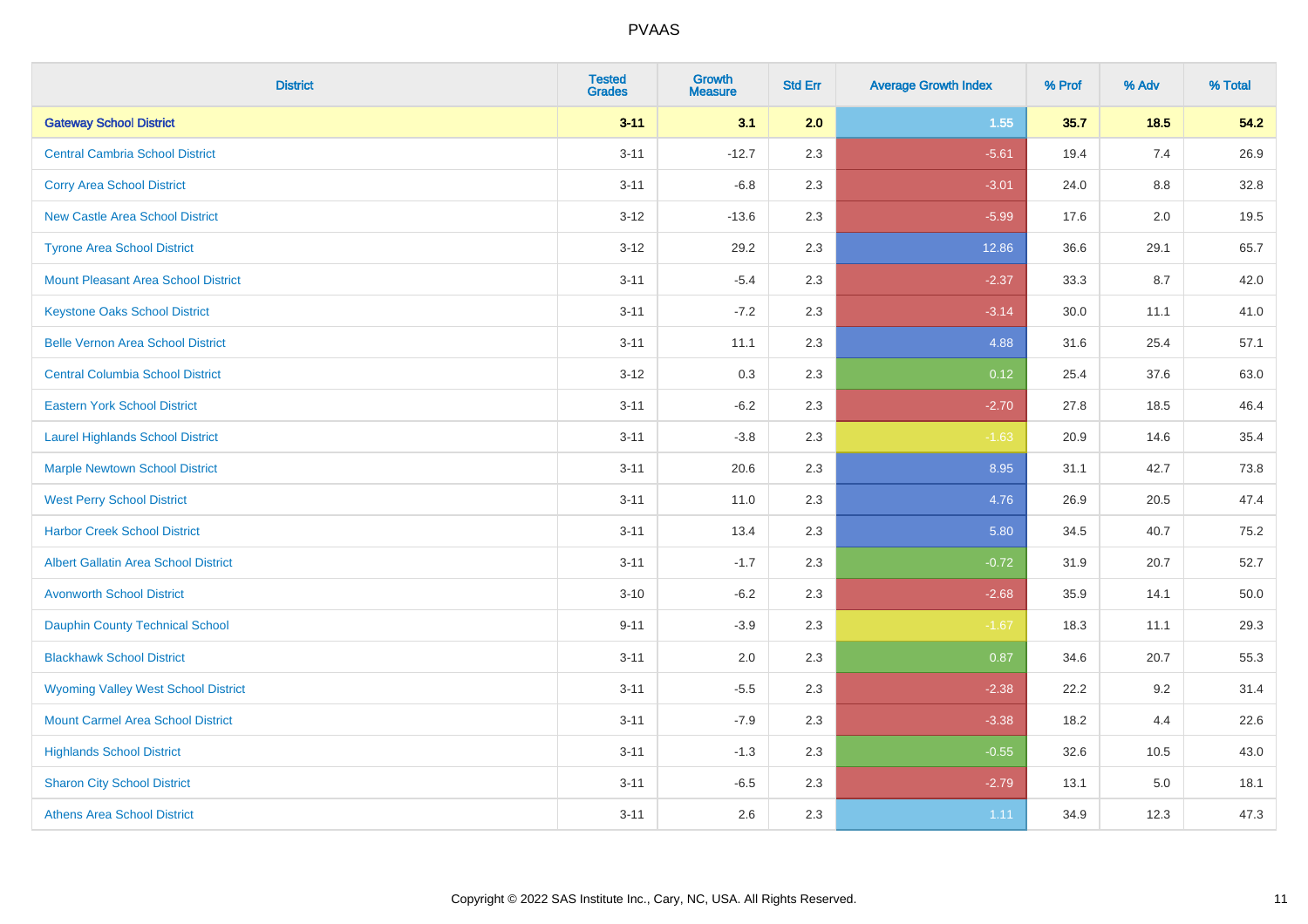| <b>District</b>                          | <b>Tested</b><br><b>Grades</b> | Growth<br><b>Measure</b> | <b>Std Err</b> | <b>Average Growth Index</b> | % Prof | % Adv  | % Total |
|------------------------------------------|--------------------------------|--------------------------|----------------|-----------------------------|--------|--------|---------|
| <b>Gateway School District</b>           | $3 - 11$                       | 3.1                      | 2.0            | 1.55                        | 35.7   | $18.5$ | 54.2    |
| <b>Wilson Area School District</b>       | $3 - 11$                       | $-0.3$                   | 2.4            | $-0.12$                     | 35.4   | 14.6   | 50.0    |
| <b>Lehighton Area School District</b>    | $3 - 11$                       | 11.4                     | 2.4            | 4.84                        | 30.5   | 24.9   | 55.3    |
| <b>Plum Borough School District</b>      | $3 - 11$                       | $-9.4$                   | 2.4            | $-3.98$                     | 32.9   | 27.4   | 60.4    |
| <b>Tamaqua Area School District</b>      | $3 - 12$                       | 6.5                      | 2.4            | 2.72                        | 34.3   | 17.5   | 51.8    |
| <b>Lewisburg Area School District</b>    | $3 - 11$                       | 1.7                      | 2.4            | 0.72                        | 35.9   | 35.9   | 71.8    |
| <b>Greater Johnstown School District</b> | $3 - 11$                       | $-3.5$                   | 2.4            | $-1.45$                     | 10.3   | 1.3    | 11.5    |
| <b>Somerset Area School District</b>     | $3 - 11$                       | $-7.6$                   | 2.4            | $-3.17$                     | 21.0   | 14.5   | 35.5    |
| <b>Middletown Area School District</b>   | $3 - 11$                       | $-3.4$                   | 2.4            | $-1.44$                     | 34.3   | 15.2   | 49.4    |
| <b>Bedford Area School District</b>      | $3 - 11$                       | 6.4                      | 2.4            | 2.68                        | 31.0   | 20.6   | 51.6    |
| Hamburg Area School District             | $3 - 11$                       | 0.6                      | 2.4            | 0.25                        | 28.0   | 15.5   | 43.6    |
| <b>City CHS</b>                          | $10 - 11$                      | $-5.6$                   | 2.4            | $-2.34$                     | 15.9   | 1.5    | 17.4    |
| <b>Bermudian Springs School District</b> | $3 - 11$                       | 2.5                      | 2.4            | 1.05                        | 31.8   | 23.5   | 55.3    |
| <b>Wilkes-Barre Area School District</b> | $3 - 11$                       | $-12.4$                  | 2.4            | $-5.18$                     | 14.2   | 3.7    | 17.9    |
| <b>Fairview School District</b>          | $3 - 11$                       | 8.3                      | 2.4            | 3.43                        | 41.9   | 34.9   | 76.7    |
| <b>Penn Hills School District</b>        | $3 - 11$                       | 0.0                      | 2.4            | 0.02                        | 18.4   | 7.1    | 25.6    |
| <b>Penn Cambria School District</b>      | $3 - 11$                       | $-4.5$                   | 2.4            | $-1.86$                     | 27.3   | 15.8   | 43.2    |
| <b>Spring Cove School District</b>       | $3 - 11$                       | 9.1                      | 2.4            | 3.77                        | 31.8   | 25.4   | 57.1    |
| Jim Thorpe Area School District          | $3 - 11$                       | $-10.9$                  | 2.4            | $-4.48$                     | 19.5   | 6.0    | 25.5    |
| <b>Agora Cyber Charter School</b>        | $3 - 11$                       | 14.6                     | 2.4            | 6.03                        | 24.7   | 19.5   | 44.2    |
| <b>General Mclane School District</b>    | $3 - 11$                       | $-10.7$                  | 2.4            | $-4.40$                     | 34.0   | 15.6   | 49.6    |
| <b>Shikellamy School District</b>        | $3 - 10$                       | $-8.3$                   | 2.4            | $-3.42$                     | 20.8   | 18.5   | 39.2    |
| Oil City Area School District            | $3 - 11$                       | 8.6                      | 2.4            | 3.56                        | 29.1   | 13.1   | 42.2    |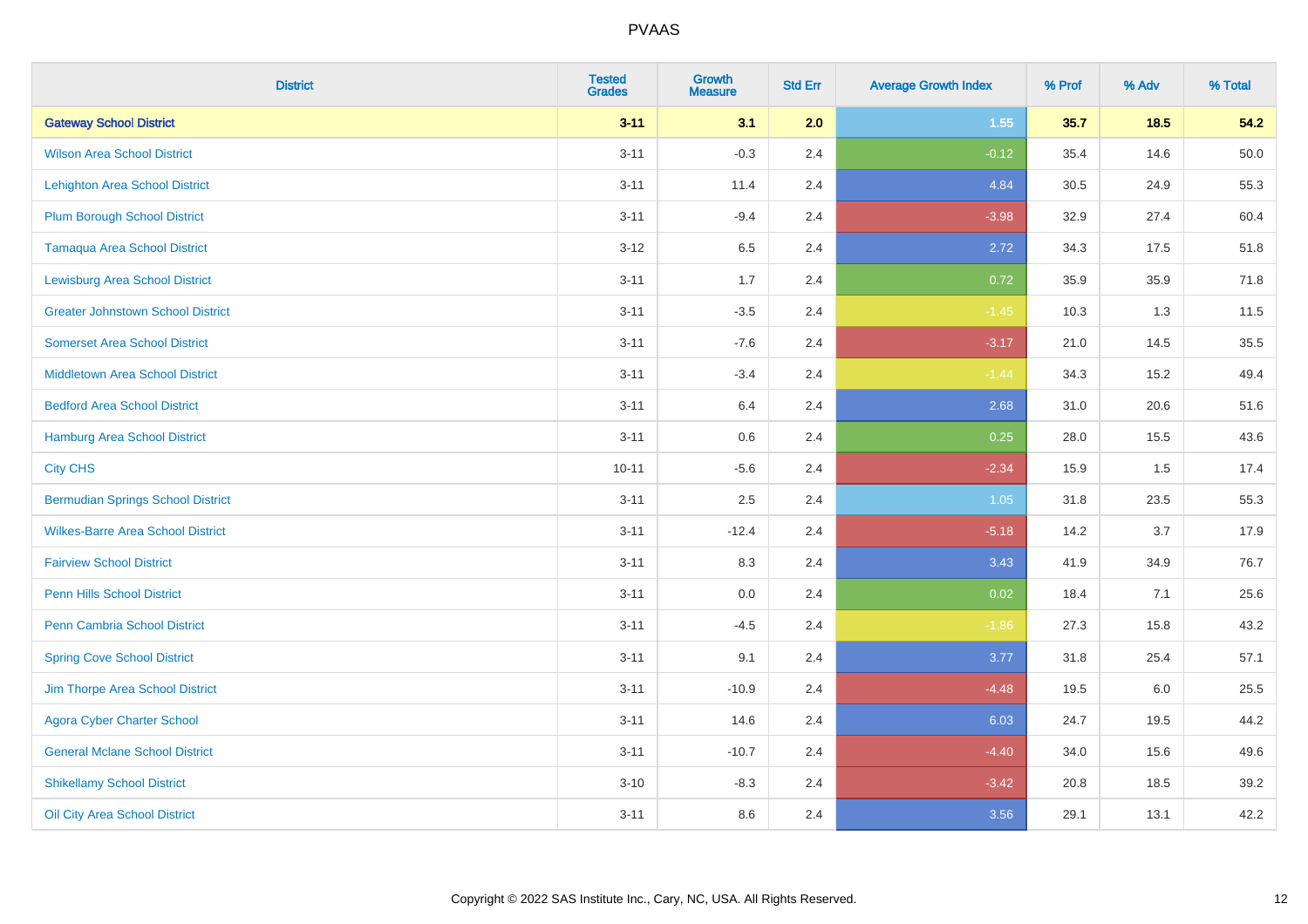| <b>District</b>                                | <b>Tested</b><br><b>Grades</b> | <b>Growth</b><br><b>Measure</b> | <b>Std Err</b> | <b>Average Growth Index</b> | % Prof | % Adv | % Total |
|------------------------------------------------|--------------------------------|---------------------------------|----------------|-----------------------------|--------|-------|---------|
| <b>Gateway School District</b>                 | $3 - 11$                       | 3.1                             | 2.0            | 1.55                        | 35.7   | 18.5  | 54.2    |
| <b>Littlestown Area School District</b>        | $3 - 11$                       | 28.7                            | 2.4            | 11.83                       | 38.4   | 29.3  | 67.7    |
| <b>Berwick Area School District</b>            | $3 - 11$                       | $-6.9$                          | 2.4            | $-2.84$                     | 22.3   | 11.5  | 33.8    |
| <b>Tredyffrin-Easttown School District</b>     | $3 - 10$                       | 8.7                             | 2.4            | 3.57                        | 35.2   | 35.8  | 71.0    |
| <b>Annville-Cleona School District</b>         | $3 - 12$                       | 1.1                             | 2.4            | 0.45                        | 34.8   | 13.6  | 48.5    |
| <b>Oley Valley School District</b>             | $3 - 11$                       | 1.4                             | 2.4            | 0.56                        | 37.4   | 23.9  | 61.4    |
| <b>Shamokin Area School District</b>           | $3 - 11$                       | $-2.6$                          | 2.5            | $-1.06$                     | 19.6   | 9.8   | 29.3    |
| <b>Slippery Rock Area School District</b>      | $3 - 11$                       | $-3.8$                          | 2.5            | $-1.56$                     | 30.8   | 21.9  | 52.7    |
| <b>Elizabeth Forward School District</b>       | $3 - 11$                       | $-5.5$                          | 2.5            | $-2.25$                     | 32.2   | 12.8  | 45.0    |
| <b>Wayne Highlands School District</b>         | $3 - 11$                       | 22.5                            | 2.5            | 9.16                        | 33.8   | 40.4  | 74.2    |
| <b>MaST Community Charter School</b>           | $3 - 10$                       | $-0.9$                          | 2.5            | $-0.34$                     | 25.0   | 21.6  | 46.6    |
| <b>Universal Audenried Charter School</b>      | $9 - 11$                       | $-3.8$                          | 2.5            | $-1.53$                     | 3.0    | 0.5   | 3.5     |
| Lehigh Valley Charter High School For The Arts | $9 - 10$                       | $-11.8$                         | 2.5            | $-4.76$                     | 28.9   | 5.7   | 34.6    |
| <b>Deer Lakes School District</b>              | $3 - 11$                       | $-10.0$                         | 2.5            | $-4.02$                     | 27.7   | 9.9   | 37.6    |
| <b>Quaker Valley School District</b>           | $3 - 11$                       | 12.2                            | 2.5            | 4.90                        | 39.5   | 26.4  | 65.9    |
| <b>Wyoming Area School District</b>            | $3 - 10$                       | $-5.5$                          | 2.5            | $-2.21$                     | 32.0   | 9.6   | 41.6    |
| <b>Scranton School District</b>                | $3 - 12$                       | $-10.1$                         | 2.5            | $-4.04$                     | 20.0   | 7.7   | 27.7    |
| <b>West Mifflin Area School District</b>       | $3 - 12$                       | $-11.9$                         | 2.5            | $-4.77$                     | 15.9   | 4.0   | 19.9    |
| <b>Milton Area School District</b>             | $3 - 11$                       | $-10.1$                         | 2.5            | $-4.04$                     | 23.0   | 11.3  | 34.2    |
| <b>Tech Freire Charter School</b>              | $9 - 11$                       | 0.7                             | 2.5            | 0.27                        | 3.6    | 0.0   | 3.6     |
| <b>Upper Adams School District</b>             | $3 - 11$                       | 0.9                             | 2.5            | 0.37                        | 33.0   | 17.0  | 50.0    |
| <b>Hermitage School District</b>               | $3 - 12$                       | 14.0                            | 2.5            | 5.59                        | 34.0   | 27.0  | 61.0    |
| <b>Titusville Area School District</b>         | $3 - 11$                       | $-5.0$                          | 2.5            | $-1.98$                     | 26.5   | 6.8   | 33.3    |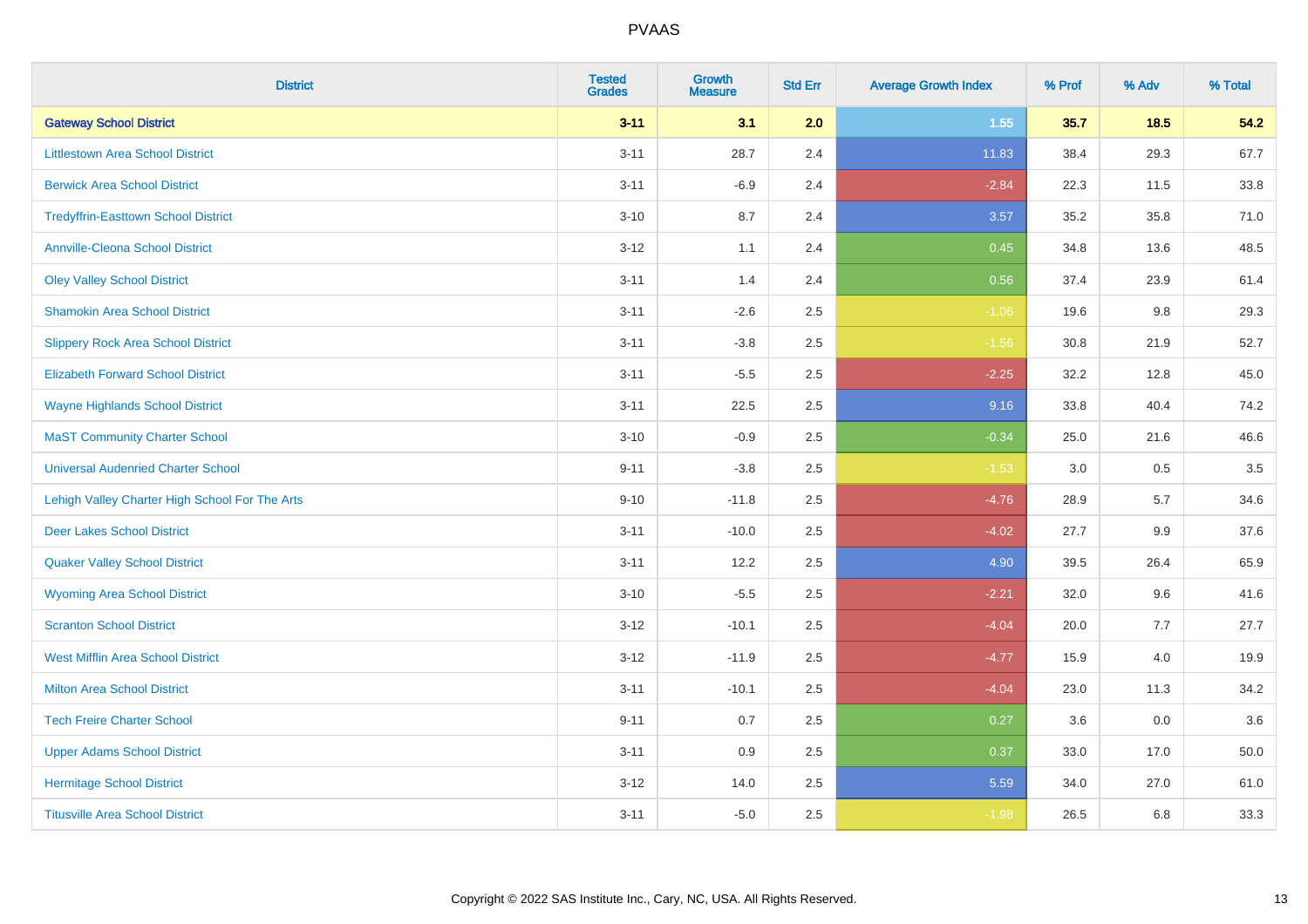| <b>District</b>                                                       | <b>Tested</b><br><b>Grades</b> | <b>Growth</b><br><b>Measure</b> | <b>Std Err</b> | <b>Average Growth Index</b> | % Prof | % Adv | % Total |
|-----------------------------------------------------------------------|--------------------------------|---------------------------------|----------------|-----------------------------|--------|-------|---------|
| <b>Gateway School District</b>                                        | $3 - 11$                       | 3.1                             | 2.0            | 1.55                        | 35.7   | 18.5  | 54.2    |
| Pen Argyl Area School District                                        | $3 - 12$                       | 12.8                            | 2.5            | 5.10                        | 28.5   | 23.8  | 52.3    |
| Northern Lehigh School District                                       | $3 - 12$                       | 6.1                             | 2.5            | 2.42                        | 21.4   | 18.0  | 39.3    |
| <b>Central Greene School District</b>                                 | $3 - 11$                       | $-0.4$                          | 2.5            | $-0.15$                     | 27.8   | 14.8  | 42.6    |
| <b>Bald Eagle Area School District</b>                                | $3 - 11$                       | 7.6                             | 2.5            | 3.00                        | 31.6   | 15.6  | 47.3    |
| <b>Jersey Shore Area School District</b>                              | $3 - 11$                       | 0.7                             | 2.5            | 0.27                        | 39.3   | 13.6  | 52.9    |
| <b>Forest Hills School District</b>                                   | $3 - 11$                       | 1.8                             | 2.5            | 0.71                        | 28.8   | 10.3  | 39.1    |
| Preparatory Charter School Of Mathematics, Science, Tech, And Careers | $9 - 10$                       | $-5.1$                          | 2.5            | $-2.03$                     | 6.3    | 1.4   | 7.7     |
| Ambridge Area School District                                         | $3 - 12$                       | $-19.4$                         | 2.5            | $-7.64$                     | 23.2   | 5.6   | 28.9    |
| <b>Beaver Area School District</b>                                    | $3 - 10$                       | $-3.0$                          | 2.5            | $-1.16$                     | 25.8   | 27.8  | 53.6    |
| <b>Woodland Hills School District</b>                                 | $3 - 12$                       | $-4.2$                          | 2.5            | $-1.66$                     | 10.1   | 1.4   | 11.5    |
| <b>Innovative Arts Academy Charter School</b>                         | $6 - 11$                       | $-7.2$                          | 2.5            | $-2.83$                     | 2.0    | 0.0   | 2.0     |
| <b>South Park School District</b>                                     | $3 - 11$                       | $-8.8$                          | 2.5            | $-3.46$                     | 28.1   | 17.0  | 45.2    |
| <b>Brandywine Heights Area School District</b>                        | $3 - 11$                       | 5.8                             | 2.6            | 2.27                        | 27.7   | 28.6  | 56.2    |
| <b>Conneaut School District</b>                                       | $3 - 12$                       | $-2.3$                          | 2.6            | $-0.91$                     | 27.4   | 9.7   | 37.1    |
| <b>Midd-West School District</b>                                      | $3 - 11$                       | 3.6                             | 2.6            | 1.42                        | 28.6   | 25.0  | 53.6    |
| Huntingdon Area School District                                       | $3 - 11$                       | 5.8                             | 2.6            | 2.28                        | 27.8   | 17.4  | 45.2    |
| <b>Danville Area School District</b>                                  | $3 - 11$                       | 18.4                            | 2.6            | 7.19                        | 32.0   | 46.1  | 78.1    |
| Perseus House Charter School Of Excellence                            | $6 - 11$                       | $-6.4$                          | 2.6            | $-2.50$                     | 0.9    | 0.0   | 0.9     |
| Northern Tioga School District                                        | $3 - 12$                       | 6.8                             | 2.6            | 2.64                        | 25.0   | 16.9  | 41.9    |
| <b>Girard School District</b>                                         | $3 - 11$                       | $-12.3$                         | 2.6            | $-4.76$                     | 29.7   | 18.9  | 48.6    |
| Philadelphia Electrical & Tech Charter High School                    | $10 - 10$                      | 1.2                             | 2.6            | 0.45                        | 0.9    | 0.0   | 0.9     |
| <b>Central Valley School District</b>                                 | $3 - 10$                       | 4.7                             | 2.6            | 1.83                        | 37.8   | 18.5  | 56.3    |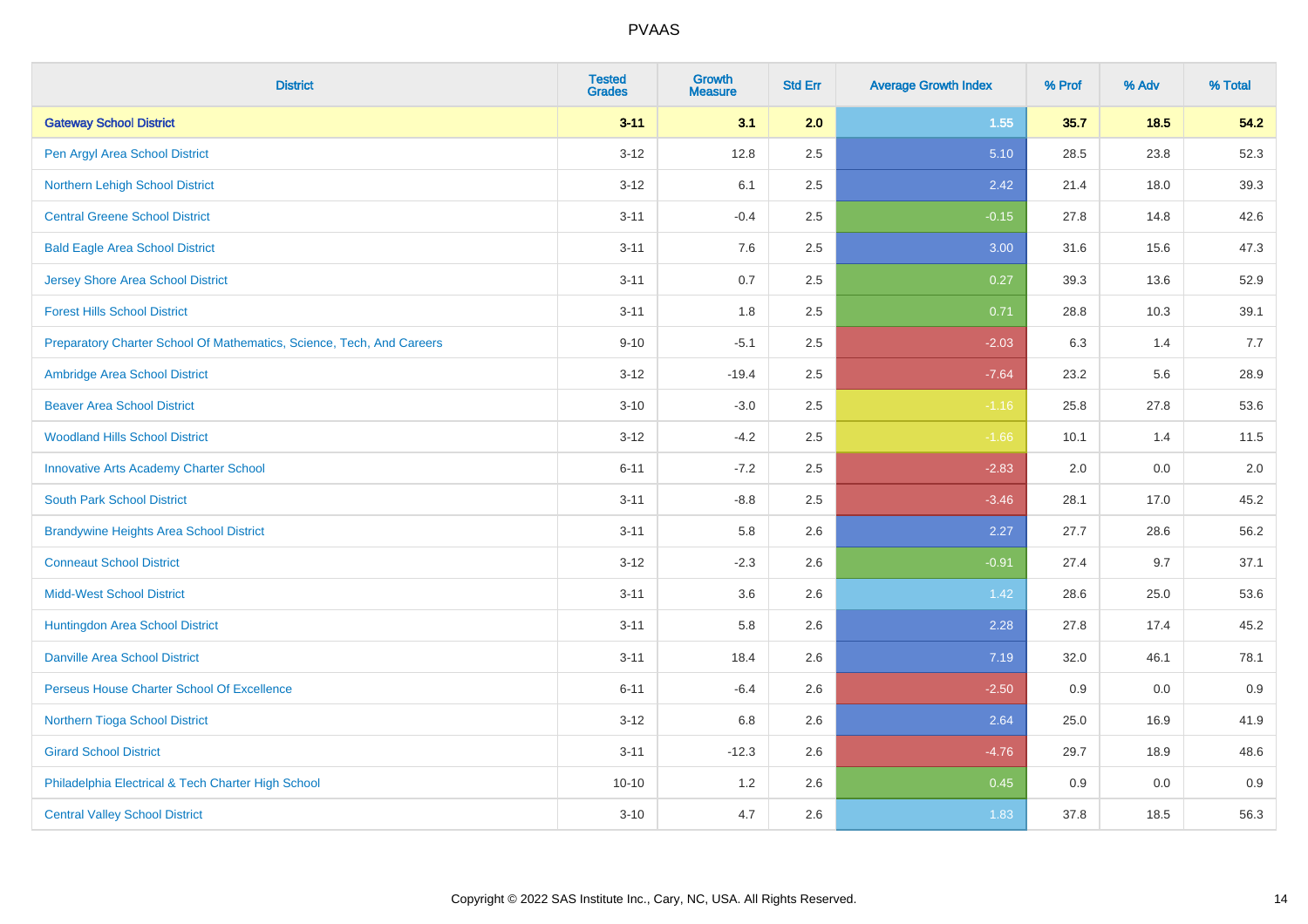| <b>District</b>                                  | <b>Tested</b><br><b>Grades</b> | <b>Growth</b><br><b>Measure</b> | <b>Std Err</b> | <b>Average Growth Index</b> | % Prof | % Adv  | % Total |
|--------------------------------------------------|--------------------------------|---------------------------------|----------------|-----------------------------|--------|--------|---------|
| <b>Gateway School District</b>                   | $3 - 11$                       | 3.1                             | 2.0            | 1.55                        | 35.7   | $18.5$ | 54.2    |
| <b>Susquenita School District</b>                | $3 - 11$                       | $-5.9$                          | 2.6            | $-2.28$                     | 30.6   | 13.9   | 44.4    |
| <b>Collegium Charter School</b>                  | $3 - 10$                       | 21.2                            | 2.6            | 8.18                        | 25.4   | 16.4   | 41.8    |
| <b>Western Wayne School District</b>             | $3 - 11$                       | 3.6                             | 2.6            | 1.39                        | 30.8   | 16.2   | 47.0    |
| <b>Wyomissing Area School District</b>           | $3 - 12$                       | $-2.4$                          | 2.6            | $-0.92$                     | 25.6   | 28.1   | 53.7    |
| <b>Franklin Area School District</b>             | $3 - 11$                       | $-3.7$                          | 2.6            | $-1.43$                     | 30.5   | 5.9    | 36.4    |
| Community Academy Of Philadelphia Charter School | $3 - 11$                       | 0.1                             | 2.6            | 0.06                        | 9.7    | 2.6    | 12.4    |
| <b>Derry Area School District</b>                | $3 - 11$                       | $-11.8$                         | 2.6            | $-4.53$                     | 34.8   | 6.1    | 40.9    |
| <b>Greater Nanticoke Area School District</b>    | $3 - 12$                       | $-6.8$                          | 2.6            | $-2.58$                     | 15.2   | 8.9    | 24.1    |
| <b>Chester-Upland School District</b>            | $3 - 11$                       | $-3.6$                          | 2.6            | $-1.38$                     | 1.6    | 0.0    | 1.6     |
| <b>Hopewell Area School District</b>             | $3 - 11$                       | 0.8                             | 2.6            | 0.31                        | 34.5   | 12.4   | 46.9    |
| <b>Richland School District</b>                  | $3 - 11$                       | $-6.9$                          | 2.6            | $-2.63$                     | 40.1   | 20.9   | 61.0    |
| Penns Valley Area School District                | $3 - 12$                       | 14.1                            | 2.6            | 5.33                        | 29.6   | 23.3   | 52.9    |
| <b>Montoursville Area School District</b>        | $3 - 12$                       | $-8.4$                          | 2.6            | $-3.17$                     | 38.8   | 18.2   | 57.0    |
| <b>Karns City Area School District</b>           | $3 - 11$                       | $-7.2$                          | 2.6            | $-2.71$                     | 26.4   | 20.8   | 47.2    |
| <b>Towanda Area School District</b>              | $3 - 11$                       | $-4.0$                          | 2.6            | $-1.52$                     | 24.8   | 9.9    | 34.8    |
| <b>Neshannock Township School District</b>       | $3 - 10$                       | $-12.5$                         | 2.7            | $-4.73$                     | 29.0   | 13.0   | 42.0    |
| Susquehanna Township School District             | $3-12$                         | 3.9                             | 2.7            | 1.45                        | 19.0   | 13.1   | 32.0    |
| Boys Latin Of Philadelphia Charter School        | $6 - 12$                       | $-8.0$                          | 2.7            | $-3.02$                     | 1.4    | 0.0    | 1.4     |
| <b>Riverside School District</b>                 | $3 - 11$                       | $-6.2$                          | 2.7            | $-2.33$                     | 20.8   | 17.0   | 37.7    |
| <b>Palmerton Area School District</b>            | $3 - 11$                       | $-0.9$                          | 2.7            | $-0.34$                     | 34.3   | 14.3   | 48.6    |
| <b>Loyalsock Township School District</b>        | $3-12$                         | 26.7                            | 2.7            | 9.92                        | 36.8   | 35.1   | 71.9    |
| Schuylkill Haven Area School District            | $3 - 11$                       | $-5.3$                          | 2.7            | $-1.96$                     | 22.2   | 11.6   | 33.8    |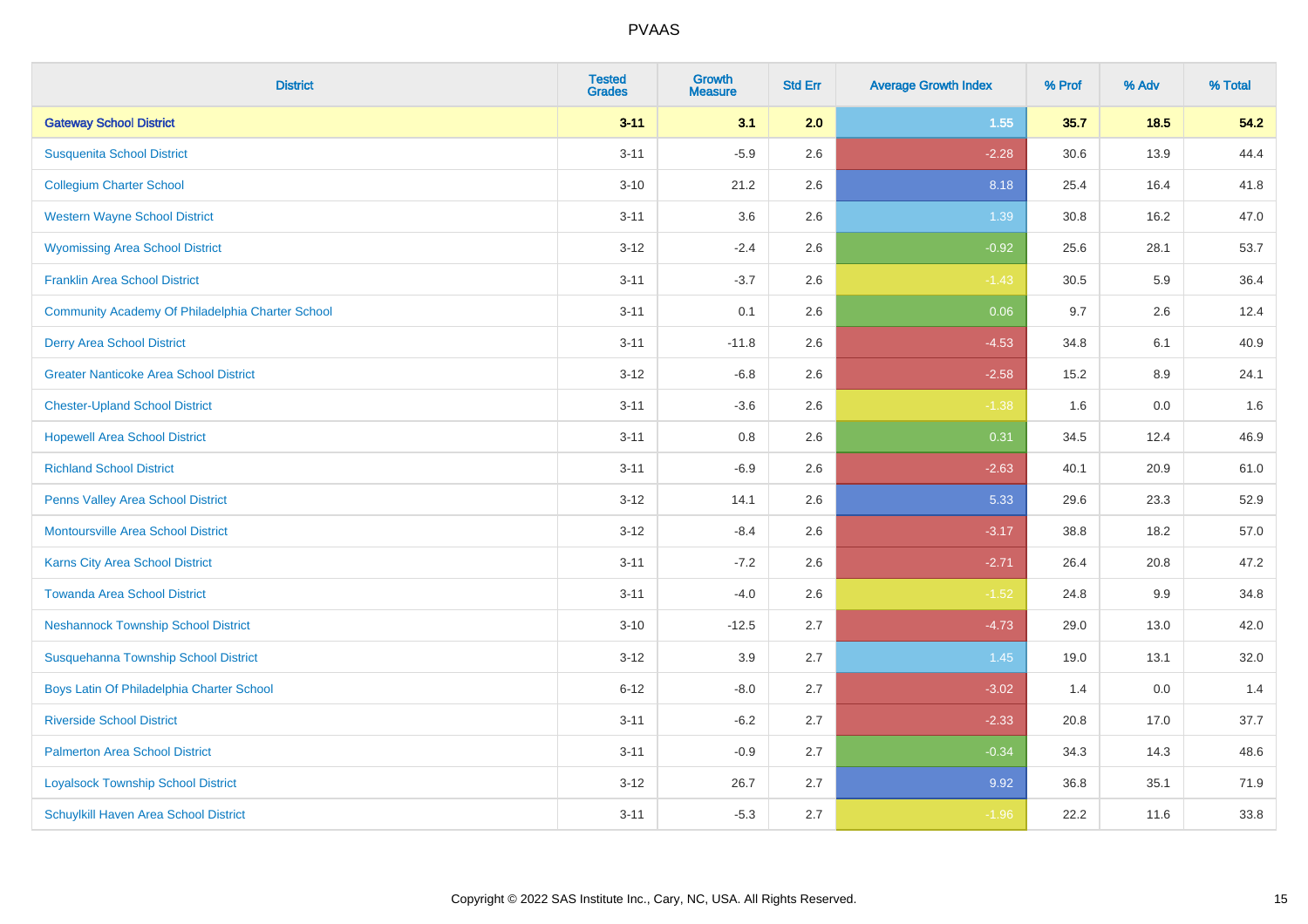| <b>District</b>                                    | <b>Tested</b><br><b>Grades</b> | <b>Growth</b><br><b>Measure</b> | <b>Std Err</b> | <b>Average Growth Index</b> | % Prof | % Adv   | % Total |
|----------------------------------------------------|--------------------------------|---------------------------------|----------------|-----------------------------|--------|---------|---------|
| <b>Gateway School District</b>                     | $3 - 11$                       | 3.1                             | 2.0            | 1.55                        | 35.7   | $18.5$  | 54.2    |
| <b>Dunmore School District</b>                     | $3 - 11$                       | $-12.2$                         | 2.7            | $-4.51$                     | 15.0   | 5.3     | 20.4    |
| <b>Riverside Beaver County School District</b>     | $3 - 11$                       | $-5.5$                          | 2.7            | $-2.03$                     | 35.8   | 23.2    | 59.0    |
| <b>Punxsutawney Area School District</b>           | $3 - 11$                       | 15.8                            | 2.7            | 5.83                        | 18.6   | 29.0    | 47.6    |
| <b>Mid Valley School District</b>                  | $3 - 10$                       | $-11.1$                         | 2.7            | $-4.07$                     | 28.3   | 8.1     | 36.4    |
| <b>North East School District</b>                  | $3 - 11$                       | $-5.3$                          | 2.7            | $-1.97$                     | 31.7   | 24.8    | 56.4    |
| <b>Yough School District</b>                       | $3 - 10$                       | $-6.2$                          | 2.7            | $-2.27$                     | 28.9   | 8.8     | 37.7    |
| <b>Warrior Run School District</b>                 | $3 - 11$                       | 10.5                            | 2.7            | 3.86                        | 34.1   | 16.8    | 50.9    |
| Philadelphia Academy Charter School                | $3 - 11$                       | $-14.7$                         | 2.7            | $-5.42$                     | 21.6   | 3.9     | 25.5    |
| <b>West York Area School District</b>              | $3 - 12$                       | $-9.8$                          | 2.7            | $-3.57$                     | 21.9   | 10.9    | 32.8    |
| <b>Lincoln Park Performing Arts Charter School</b> | $7 - 11$                       | $-14.9$                         | 2.7            | $-5.45$                     | 39.3   | 8.9     | 48.2    |
| <b>Charleroi School District</b>                   | $3 - 11$                       | $-4.3$                          | 2.7            | $-1.55$                     | 22.2   | 15.9    | 38.1    |
| <b>Hanover Public School District</b>              | $3 - 11$                       | $-12.4$                         | 2.7            | $-4.50$                     | 22.7   | $6.2\,$ | 28.9    |
| <b>Wattsburg Area School District</b>              | $3 - 11$                       | 1.0                             | 2.7            | 0.36                        | 20.4   | 12.4    | 32.7    |
| <b>Lakeland School District</b>                    | $3 - 11$                       | 13.3                            | 2.8            | 4.80                        | 22.2   | 21.2    | 43.4    |
| <b>Montrose Area School District</b>               | $3 - 10$                       | 12.3                            | 2.8            | 4.41                        | 37.8   | 28.9    | 66.7    |
| Lake-Lehman School District                        | $3 - 11$                       | 14.9                            | 2.8            | 5.34                        | 25.8   | 22.5    | 48.3    |
| <b>Mohawk Area School District</b>                 | $3 - 11$                       | $-10.5$                         | 2.8            | $-3.75$                     | 35.1   | 10.6    | 45.7    |
| <b>Kutztown Area School District</b>               | $3 - 12$                       | 9.3                             | 2.8            | 3.34                        | 38.5   | 14.6    | 53.2    |
| Columbia-Montour AVTS                              | $9 - 10$                       | $-7.1$                          | 2.8            | $-2.52$                     | 19.5   | 3.2     | 22.7    |
| <b>Blairsville-Saltsburg School District</b>       | $3 - 11$                       | $-7.5$                          | 2.8            | $-2.67$                     | 20.1   | 8.2     | 28.3    |
| Mastery Charter School - Shoemaker Campus          | $7 - 10$                       | $-2.3$                          | 2.8            | $-0.81$                     | 10.1   | 3.7     | 13.8    |
| <b>Iroquois School District</b>                    | $3 - 11$                       | 13.6                            | 2.8            | 4.83                        | 33.3   | 16.0    | 49.4    |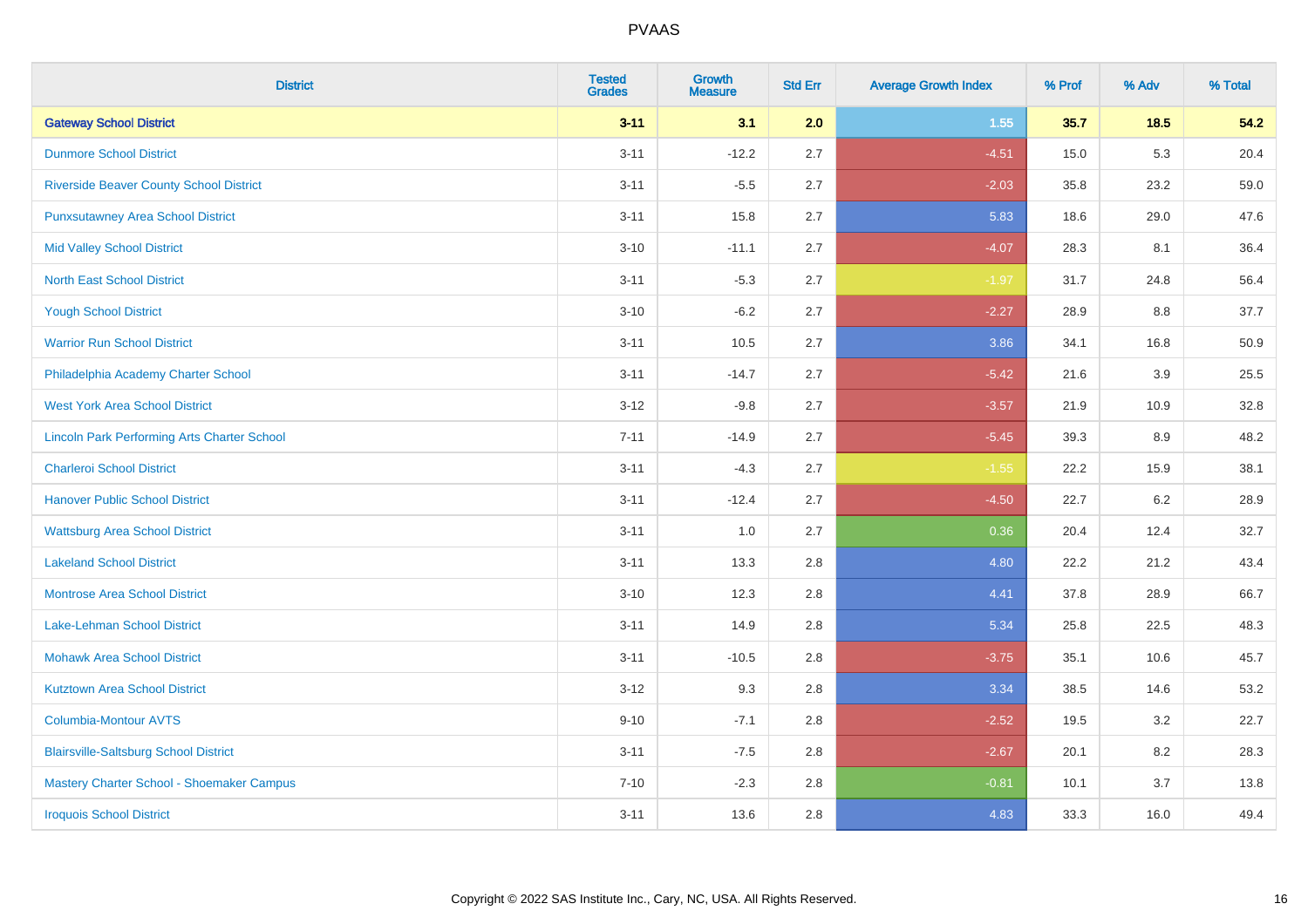| <b>District</b>                              | <b>Tested</b><br><b>Grades</b> | <b>Growth</b><br><b>Measure</b> | <b>Std Err</b> | <b>Average Growth Index</b> | % Prof | % Adv  | % Total |
|----------------------------------------------|--------------------------------|---------------------------------|----------------|-----------------------------|--------|--------|---------|
| <b>Gateway School District</b>               | $3 - 11$                       | 3.1                             | 2.0            | 1.55                        | 35.7   | $18.5$ | 54.2    |
| Southern Tioga School District               | $3 - 11$                       | $-0.1$                          | 2.8            | $-0.03$                     | 26.3   | 10.3   | 36.6    |
| Catasauqua Area School District              | $3 - 12$                       | $-7.3$                          | 2.8            | $-2.58$                     | 27.1   | 11.2   | 38.3    |
| <b>Bellwood-Antis School District</b>        | $3 - 10$                       | $3.5\,$                         | 2.8            | 1.24                        | 40.9   | 19.4   | 60.2    |
| <b>Mount Union Area School District</b>      | $3 - 10$                       | $-2.5$                          | 2.8            | $-0.89$                     | 19.8   | 5.8    | 25.6    |
| <b>Westmont Hilltop School District</b>      | $3 - 11$                       | $-1.0$                          | 2.8            | $-0.36$                     | 33.3   | 14.7   | 48.0    |
| <b>Big Beaver Falls Area School District</b> | $3 - 11$                       | $-17.9$                         | 2.8            | $-6.27$                     | 9.4    | 2.8    | 12.2    |
| <b>Elk Lake School District</b>              | $3 - 11$                       | $-6.1$                          | 2.9            | $-2.12$                     | 26.3   | 11.6   | 37.9    |
| <b>Kane Area School District</b>             | $3 - 10$                       | 8.8                             | 2.9            | 3.07                        | 31.4   | 19.8   | 51.2    |
| <b>Marion Center Area School District</b>    | $3 - 10$                       | 0.8                             | 2.9            | 0.27                        | 23.3   | 11.1   | 34.4    |
| <b>Canton Area School District</b>           | $3 - 11$                       | 8.4                             | 2.9            | 2.92                        | 13.8   | 23.0   | 36.8    |
| <b>Palisades School District</b>             | $3 - 11$                       | 7.7                             | 2.9            | 2.66                        | 27.8   | 20.3   | 48.1    |
| <b>Moniteau School District</b>              | $3 - 11$                       | $-11.8$                         | 2.9            | $-4.07$                     | 22.6   | 5.0    | 27.6    |
| <b>Chestnut Ridge School District</b>        | $3 - 12$                       | 4.0                             | 2.9            | 1.38                        | 33.2   | 11.0   | 44.2    |
| <b>Cambria Heights School District</b>       | $3 - 10$                       | $-6.2$                          | 2.9            | $-2.11$                     | 25.0   | 13.0   | 38.0    |
| <b>Washington School District</b>            | $3 - 11$                       | $-15.9$                         | 2.9            | $-5.44$                     | 12.9   | 1.7    | 14.7    |
| <b>Bristol Borough School District</b>       | $3 - 12$                       | $-5.9$                          | 2.9            | $-2.00$                     | 27.8   | 3.3    | 31.1    |
| New Hope-Solebury School District            | $3 - 11$                       | 28.8                            | 2.9            | 9.77                        | 31.6   | 50.0   | 81.6    |
| <b>Camp Hill School District</b>             | $3 - 12$                       | 20.7                            | 2.9            | 7.00                        | 32.3   | 41.4   | 73.7    |
| <b>Apollo-Ridge School District</b>          | $3-12$                         | 9.5                             | 3.0            | 3.23                        | 34.0   | 9.4    | 43.4    |
| <b>Greenville Area School District</b>       | $3 - 11$                       | $-13.2$                         | 3.0            | $-4.45$                     | 32.1   | 4.6    | 36.7    |
| Philipsburg-Osceola Area School District     | $3 - 11$                       | 4.1                             | 3.0            | 1.37                        | 22.5   | 16.2   | 38.8    |
| <b>Mcguffey School District</b>              | $3 - 11$                       | $-12.1$                         | 3.0            | $-4.06$                     | 12.8   | 5.9    | 18.6    |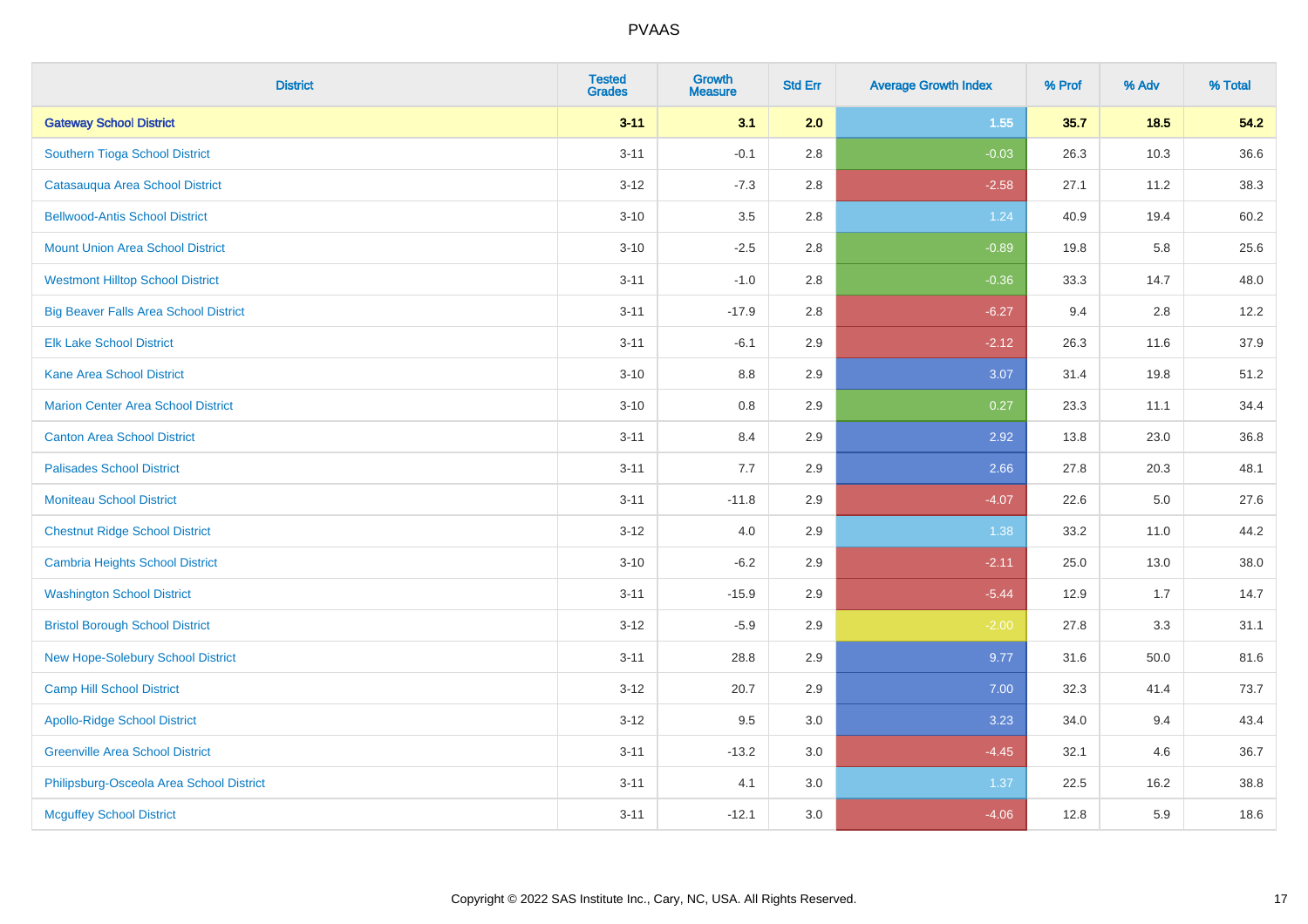| <b>District</b>                                   | <b>Tested</b><br><b>Grades</b> | <b>Growth</b><br><b>Measure</b> | <b>Std Err</b> | <b>Average Growth Index</b> | % Prof | % Adv | % Total |
|---------------------------------------------------|--------------------------------|---------------------------------|----------------|-----------------------------|--------|-------|---------|
| <b>Gateway School District</b>                    | $3 - 11$                       | 3.1                             | 2.0            | 1.55                        | 35.7   | 18.5  | 54.2    |
| <b>Bentworth School District</b>                  | $3 - 11$                       | 7.0                             | 3.0            | 2.36                        | 26.6   | 17.0  | 43.6    |
| Lehigh Valley Academy Regional Charter School     | $3 - 11$                       | $-5.9$                          | 3.0            | $-1.98$                     | 20.0   | 7.7   | 27.7    |
| Southern Columbia Area School District            | $3 - 11$                       | $-8.5$                          | 3.0            | $-2.83$                     | 30.5   | 12.8  | 43.3    |
| <b>Pine Grove Area School District</b>            | $3 - 11$                       | $-1.1$                          | 3.0            | $-0.36$                     | 29.5   | 14.3  | 43.8    |
| Mastery Charter School - Hardy Williams           | $3 - 11$                       | 6.6                             | 3.0            | 2.21                        | 24.7   | 1.2   | 25.9    |
| <b>Windber Area School District</b>               | $3 - 11$                       | $-11.9$                         | 3.0            | $-3.94$                     | 41.0   | 10.3  | 51.3    |
| <b>Wellsboro Area School District</b>             | $3 - 11$                       | $-6.3$                          | 3.0            | $-2.08$                     | 24.4   | 13.4  | 37.8    |
| <b>MaST Community Charter School II</b>           | $3 - 10$                       | 1.4                             | 3.0            | 0.45                        | 16.1   | 4.6   | 20.7    |
| <b>East Allegheny School District</b>             | $3 - 11$                       | $-6.4$                          | 3.0            | $-2.11$                     | 21.0   | 7.4   | 28.4    |
| <b>Executive Education Academy Charter School</b> | $3 - 10$                       | $-14.6$                         | 3.0            | $-4.81$                     | 8.5    | 1.2   | 9.8     |
| <b>Brentwood Borough School District</b>          | $3 - 11$                       | 1.3                             | 3.0            | 0.44                        | 20.2   | 16.0  | 36.2    |
| <b>Uniontown Area School District</b>             | $3 - 11$                       | $-2.8$                          | 3.1            | $-0.91$                     | 31.7   | 7.3   | 39.0    |
| <b>Carmichaels Area School District</b>           | $3 - 10$                       | $-7.0$                          | 3.1            | $-2.30$                     | 17.8   | 9.6   | 27.4    |
| <b>Freedom Area School District</b>               | $3 - 11$                       | $-6.3$                          | 3.1            | $-2.04$                     | 22.9   | 8.4   | 31.3    |
| <b>Springfield Township School District</b>       | $3 - 11$                       | $-3.9$                          | 3.1            | $-1.27$                     | 37.2   | 30.8  | 68.1    |
| <b>Southmoreland School District</b>              | $3 - 11$                       | $-12.5$                         | 3.1            | $-4.04$                     | 33.3   | 15.5  | 48.8    |
| <b>Avon Grove Charter School</b>                  | $3 - 11$                       | 9.8                             | 3.1            | 3.18                        | 32.4   | 26.0  | 58.4    |
| <b>Mercer Area School District</b>                | $3 - 11$                       | 2.2                             | 3.1            | 0.70                        | 24.4   | 11.8  | 36.2    |
| Maritime Academy Charter School                   | $3 - 10$                       | 13.2                            | 3.1            | 4.29                        | 24.0   | 1.3   | 25.3    |
| <b>KIPP Dubois Charter School</b>                 | $9 - 10$                       | $-3.0$                          | 3.1            | $-0.95$                     | 10.0   | 0.0   | 10.0    |
| <b>Everett Area School District</b>               | $3 - 11$                       | $-1.1$                          | 3.1            | $-0.34$                     | 34.2   | 13.2  | 47.4    |
| South Williamsport Area School District           | $3 - 10$                       | 0.9                             | 3.1            | 0.31                        | 38.4   | 11.6  | 50.0    |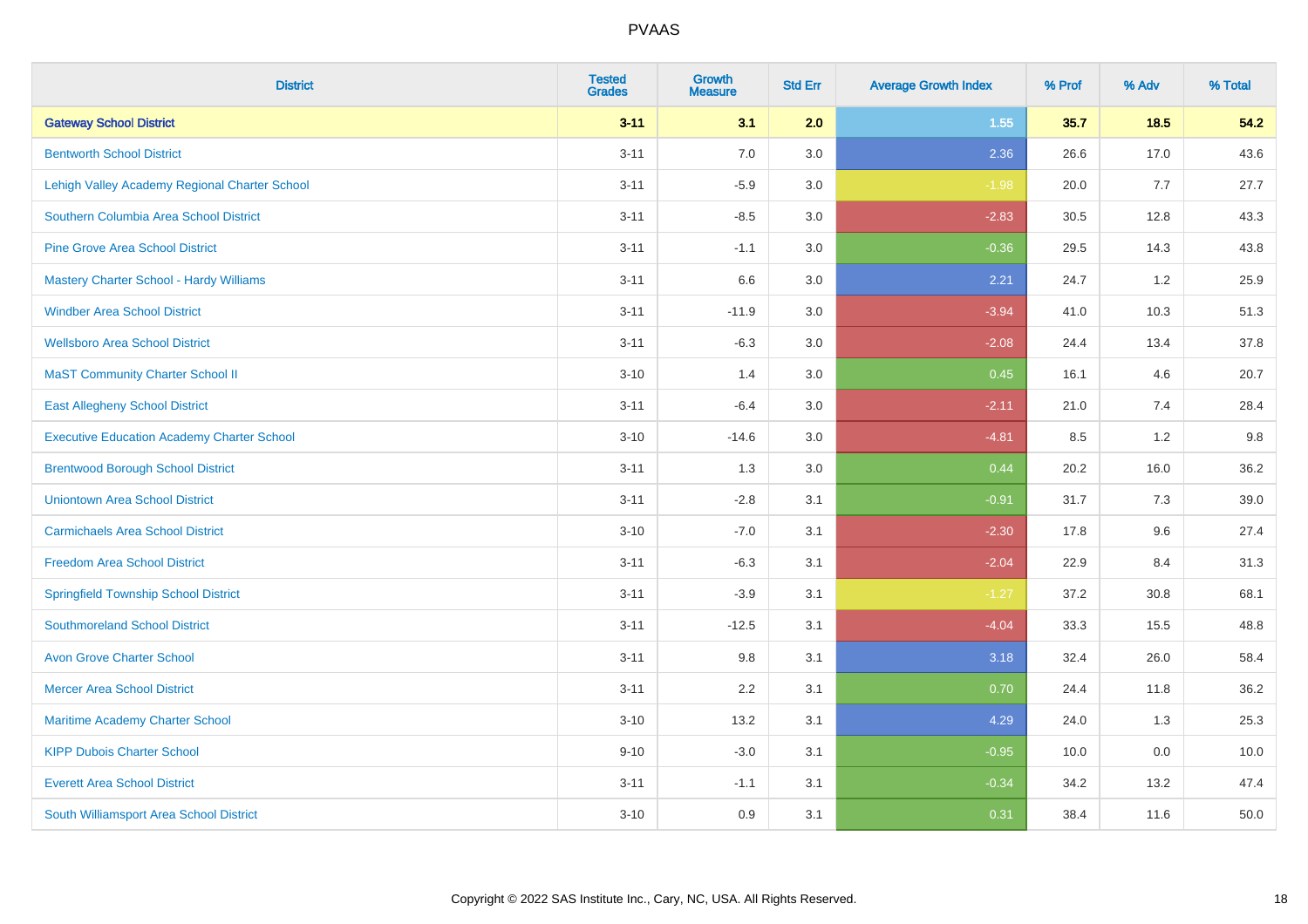| <b>District</b>                                 | <b>Tested</b><br><b>Grades</b> | <b>Growth</b><br><b>Measure</b> | <b>Std Err</b> | <b>Average Growth Index</b> | % Prof | % Adv  | % Total |
|-------------------------------------------------|--------------------------------|---------------------------------|----------------|-----------------------------|--------|--------|---------|
| <b>Gateway School District</b>                  | $3 - 11$                       | 3.1                             | 2.0            | 1.55                        | 35.7   | $18.5$ | 54.2    |
| <b>Redbank Valley School District</b>           | $3 - 11$                       | $-7.5$                          | 3.1            | $-2.41$                     | 12.4   | 10.6   | 23.1    |
| <b>Cranberry Area School District</b>           | $3 - 12$                       | $-0.9$                          | 3.1            | $-0.29$                     | 25.5   | 9.7    | 35.2    |
| <b>Fort Cherry School District</b>              | $3 - 10$                       | $-0.7$                          | 3.1            | $-0.21$                     | 30.6   | 14.1   | 44.7    |
| <b>Laurel School District</b>                   | $3 - 11$                       | 13.0                            | 3.1            | 4.19                        | 30.3   | 15.7   | 46.1    |
| <b>Brookville Area School District</b>          | $3 - 11$                       | 6.8                             | 3.1            | 2.19                        | 46.1   | 14.6   | 60.7    |
| <b>Old Forge School District</b>                | $3 - 12$                       | $-11.3$                         | 3.1            | $-3.62$                     | 28.6   | 13.2   | 41.8    |
| <b>Ellwood City Area School District</b>        | $3 - 11$                       | $-12.5$                         | 3.1            | $-4.00$                     | 26.7   | 8.7    | 35.4    |
| Renaissance Academy Charter School              | $3 - 11$                       | $-5.6$                          | 3.1            | $-1.79$                     | 28.4   | 18.5   | 46.9    |
| <b>Pequea Valley School District</b>            | $3 - 11$                       | 18.0                            | 3.1            | 5.74                        | 29.2   | 37.5   | 66.7    |
| South Allegheny School District                 | $3 - 11$                       | $-0.9$                          | 3.1            | $-0.30$                     | 23.8   | 2.5    | 26.2    |
| <b>Ligonier Valley School District</b>          | $3 - 11$                       | $-10.8$                         | 3.1            | $-3.43$                     | 34.1   | 5.8    | 39.9    |
| Jefferson County-Dubois AVTS                    | $9 - 11$                       | $-11.7$                         | 3.1            | $-3.72$                     | 17.6   | 2.8    | 20.4    |
| <b>Mahanoy Area School District</b>             | $3 - 10$                       | $-3.4$                          | 3.1            | $-1.07$                     | 21.4   | 8.6    | 30.0    |
| South Side Area School District                 | $3 - 11$                       | $-0.6$                          | 3.1            | $-0.19$                     | 24.0   | 28.0   | 52.0    |
| <b>Carlynton School District</b>                | $3 - 11$                       | $-2.0$                          | 3.2            | $-0.62$                     | 27.9   | 5.2    | 33.1    |
| <b>Montgomery Area School District</b>          | $3 - 11$                       | $-5.8$                          | 3.2            | $-1.83$                     | 25.0   | 11.5   | 36.5    |
| <b>Central Fulton School District</b>           | $3 - 11$                       | $-13.3$                         | 3.2            | $-4.20$                     | 18.1   | 9.7    | 27.8    |
| <b>Carbondale Area School District</b>          | $3 - 10$                       | $-2.8$                          | 3.2            | $-0.87$                     | 27.5   | 2.9    | 30.4    |
| <b>Sayre Area School District</b>               | $3 - 11$                       | 5.8                             | 3.2            | 1.81                        | 30.3   | 21.0   | 51.3    |
| <b>Eastern Lancaster County School District</b> | $3 - 12$                       | 2.9                             | 3.2            | 0.91                        | 35.2   | 36.4   | 71.6    |
| <b>Carbon Career &amp; Technical Institute</b>  | $9 - 11$                       | $-9.3$                          | 3.2            | $-2.92$                     | 19.6   | 2.2    | 21.7    |
| Octorara Area School District                   | $3 - 11$                       | $-7.5$                          | 3.2            | $-2.35$                     | 26.1   | 17.0   | 43.2    |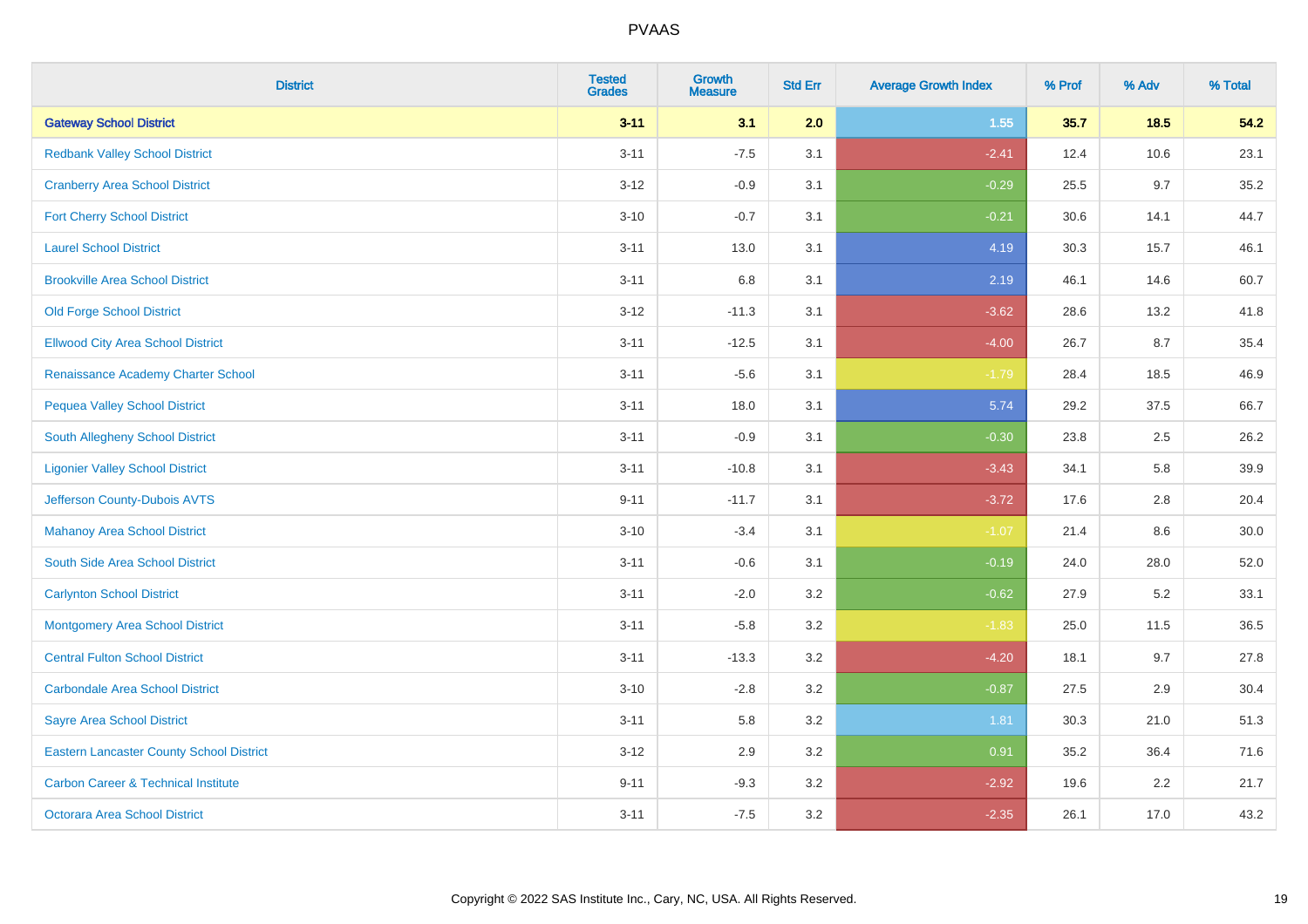| <b>District</b>                                        | <b>Tested</b><br><b>Grades</b> | <b>Growth</b><br><b>Measure</b> | <b>Std Err</b> | <b>Average Growth Index</b> | % Prof | % Adv | % Total |
|--------------------------------------------------------|--------------------------------|---------------------------------|----------------|-----------------------------|--------|-------|---------|
| <b>Gateway School District</b>                         | $3 - 11$                       | 3.1                             | 2.0            | 1.55                        | 35.7   | 18.5  | 54.2    |
| <b>Wyalusing Area School District</b>                  | $3 - 12$                       | 5.7                             | 3.2            | 1.78                        | 38.6   | 12.9  | 51.4    |
| <b>Steelton-Highspire School District</b>              | $3 - 11$                       | $-5.3$                          | 3.2            | $-1.65$                     | 13.9   | 0.0   | 13.9    |
| Shenango Area School District                          | $3 - 11$                       | 1.7                             | 3.2            | 0.52                        | 41.4   | 13.8  | 55.3    |
| <b>Troy Area School District</b>                       | $3 - 10$                       | $-4.7$                          | 3.2            | $-1.46$                     | 22.8   | 16.5  | 39.2    |
| Juniata Valley School District                         | $3 - 11$                       | 1.6                             | 3.2            | 0.51                        | 23.1   | 9.4   | 32.5    |
| <b>New Brighton Area School District</b>               | $3 - 11$                       | $-2.1$                          | 3.2            | $-0.65$                     | 31.5   | 11.1  | 42.6    |
| New Kensington-Arnold School District                  | $3 - 11$                       | $-5.8$                          | 3.2            | $-1.80$                     | 10.8   | 1.2   | 12.0    |
| <b>Northwestern School District</b>                    | $3 - 11$                       | $-14.6$                         | 3.2            | $-4.51$                     | 32.5   | 13.7  | 46.2    |
| <b>Burgettstown Area School District</b>               | $3 - 11$                       | $-11.2$                         | 3.2            | $-3.46$                     | 16.0   | 2.7   | 18.7    |
| <b>Panther Valley School District</b>                  | $3 - 12$                       | $-13.3$                         | 3.2            | $-4.10$                     | 31.5   | 4.1   | 35.6    |
| Meyersdale Area School District                        | $3 - 11$                       | $-16.1$                         | 3.3            | $-4.94$                     | 20.3   | 5.8   | 26.1    |
| <b>Muncy School District</b>                           | $3 - 11$                       | 6.9                             | 3.3            | 2.12                        | 37.6   | 18.8  | 56.4    |
| <b>Newport School District</b>                         | $3 - 12$                       | $3.8\,$                         | 3.3            | 1.17                        | 38.8   | 10.4  | 49.2    |
| <b>West Branch Area School District</b>                | $3 - 11$                       | 17.0                            | 3.3            | 5.20                        | 47.1   | 19.1  | 66.2    |
| Northern Bedford County School District                | $3 - 11$                       | $-2.3$                          | 3.3            | $-0.69$                     | 26.2   | 16.9  | 43.1    |
| Lackawanna Trail School District                       | $3 - 10$                       | $-11.0$                         | 3.3            | $-3.35$                     | 13.1   | 18.0  | 31.2    |
| <b>Northwest Area School District</b>                  | $3 - 10$                       | $-3.2$                          | 3.3            | $-0.97$                     | 30.4   | 13.0  | 43.5    |
| <b>Westinghouse Arts Academy Charter School</b>        | $9 - 10$                       | $-6.0$                          | 3.3            | $-1.81$                     | 20.2   | 8.9   | 29.1    |
| Propel Charter School - Braddock Hills                 | $3 - 11$                       | $-2.1$                          | 3.3            | $-0.63$                     | 4.8    | 3.2   | 8.1     |
| Wilmington Area School District                        | $3 - 11$                       | 11.1                            | 3.3            | 3.37                        | 29.8   | 26.2  | 56.0    |
| <b>North Star School District</b>                      | $3 - 11$                       | 1.1                             | 3.3            | 0.34                        | 26.2   | 20.0  | 46.2    |
| <b>Chester Charter Scholars Academy Charter School</b> | $3 - 12$                       | $-6.2$                          | 3.3            | $-1.88$                     | 2.2    | 0.0   | 2.2     |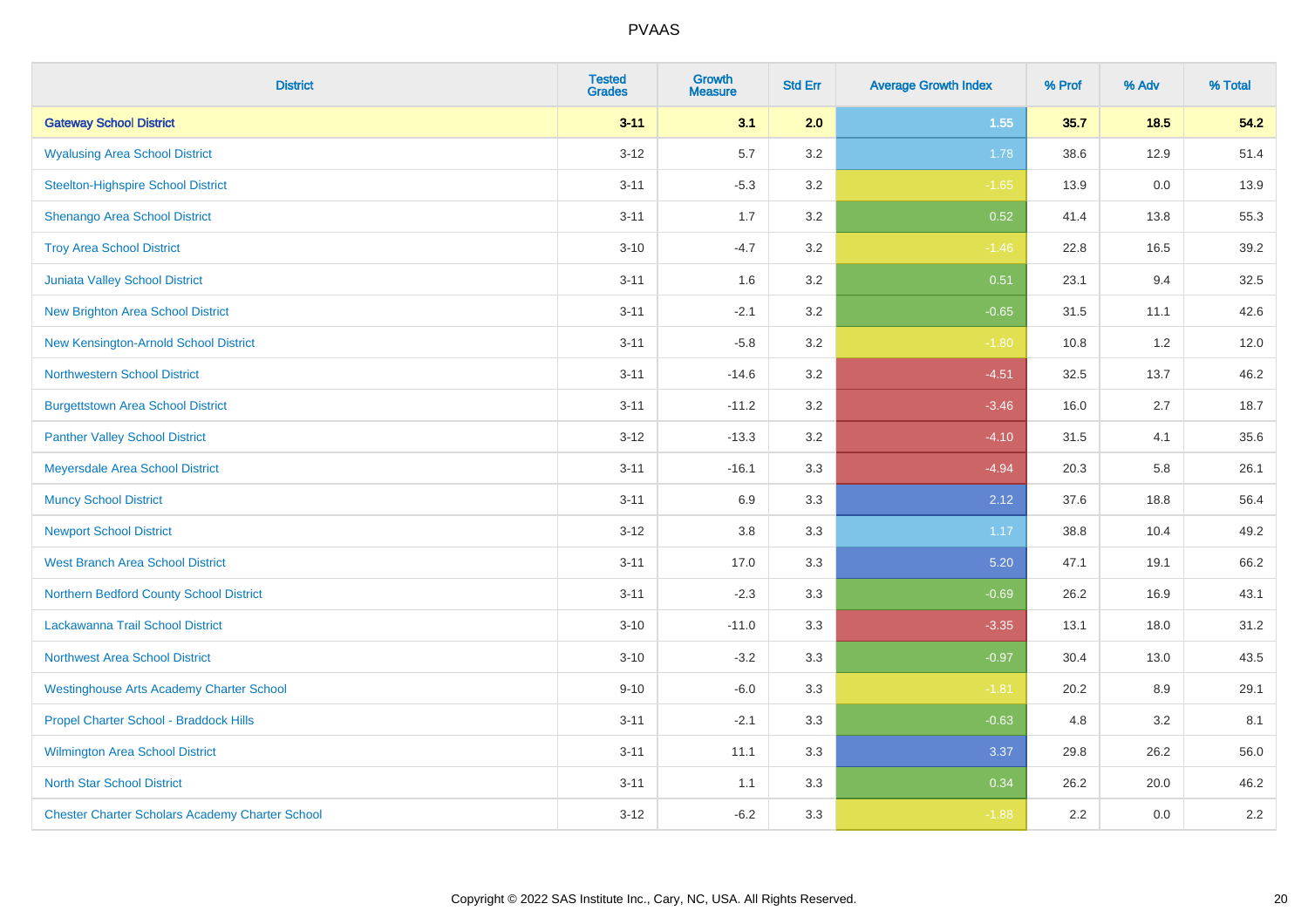| <b>District</b>                               | <b>Tested</b><br><b>Grades</b> | <b>Growth</b><br><b>Measure</b> | <b>Std Err</b> | <b>Average Growth Index</b> | % Prof | % Adv  | % Total |
|-----------------------------------------------|--------------------------------|---------------------------------|----------------|-----------------------------|--------|--------|---------|
| <b>Gateway School District</b>                | $3 - 11$                       | 3.1                             | 2.0            | 1.55                        | 35.7   | $18.5$ | 54.2    |
| <b>Burrell School District</b>                | $3 - 11$                       | $-1.5$                          | 3.3            | $-0.44$                     | 27.8   | 17.7   | 45.6    |
| <b>Tacony Academy Charter School</b>          | $3 - 11$                       | $-12.9$                         | 3.3            | $-3.90$                     | 8.6    | 1.4    | 10.0    |
| <b>Tussey Mountain School District</b>        | $3 - 12$                       | $-13.0$                         | 3.3            | $-3.93$                     | 11.1   | 3.2    | 14.3    |
| <b>Portage Area School District</b>           | $3 - 10$                       | $-0.5$                          | 3.3            | $-0.14$                     | 27.0   | 20.6   | 47.6    |
| <b>Purchase Line School District</b>          | $3 - 12$                       | 4.3                             | 3.3            | 1.30                        | 32.3   | 9.0    | 41.4    |
| <b>United School District</b>                 | $3 - 11$                       | 6.3                             | 3.3            | 1.89                        | 38.8   | 16.3   | 55.0    |
| <b>Union City Area School District</b>        | $3 - 12$                       | $-8.7$                          | 3.3            | $-2.59$                     | 29.7   | 10.9   | 40.6    |
| <b>Steel Valley School District</b>           | $3 - 11$                       | 11.1                            | 3.3            | 3.33                        | 34.8   | 10.1   | 44.9    |
| Pennsylvania Virtual Charter School           | $3 - 11$                       | 4.4                             | 3.4            | 1.31                        | 29.8   | 21.2   | 51.0    |
| Jeannette City School District                | $3 - 11$                       | $-0.7$                          | 3.4            | $-0.20$                     | 26.8   | 4.1    | 30.9    |
| <b>Northern Cambria School District</b>       | $3 - 11$                       | $-0.3$                          | 3.4            | $-0.09$                     | 26.5   | 1.2    | 27.7    |
| <b>Mountain View School District</b>          | $3 - 11$                       | 24.2                            | 3.4            | 7.20                        | 45.8   | 37.3   | 83.0    |
| Southern Huntingdon County School District    | $3 - 11$                       | $-5.9$                          | 3.4            | $-1.76$                     | 32.8   | 4.9    | 37.7    |
| <b>Minersville Area School District</b>       | $3 - 11$                       | $-2.9$                          | 3.4            | $-0.86$                     | 27.4   | 9.7    | 37.1    |
| Pennsylvania Distance Learning Charter School | $3 - 12$                       | 6.8                             | 3.4            | 1.99                        | 19.8   | 6.2    | 25.9    |
| <b>Multicultural Academy Charter School</b>   | $9 - 11$                       | 6.0                             | 3.4            | 1.77                        | 12.3   | 0.0    | 12.3    |
| Millersburg Area School District              | $3 - 11$                       | $-6.6$                          | 3.4            | $-1.92$                     | 24.1   | 10.3   | 34.5    |
| <b>Belmont Charter School</b>                 | $3 - 10$                       | 2.2                             | 3.4            | 0.64                        | 5.3    | 1.8    | 7.0     |
| <b>Coudersport Area School District</b>       | $3 - 11$                       | 14.8                            | 3.4            | 4.33                        | 34.7   | 28.0   | 62.7    |
| <b>Frazier School District</b>                | $3 - 11$                       | $-18.9$                         | 3.4            | $-5.49$                     | 18.3   | 1.4    | 19.7    |
| <b>Bloomsburg Area School District</b>        | $3 - 10$                       | 4.3                             | 3.4            | 1.26                        | 36.5   | 20.6   | 57.1    |
| <b>Northgate School District</b>              | $3 - 11$                       | $-3.0$                          | 3.4            | $-0.85$                     | 35.6   | 6.8    | 42.4    |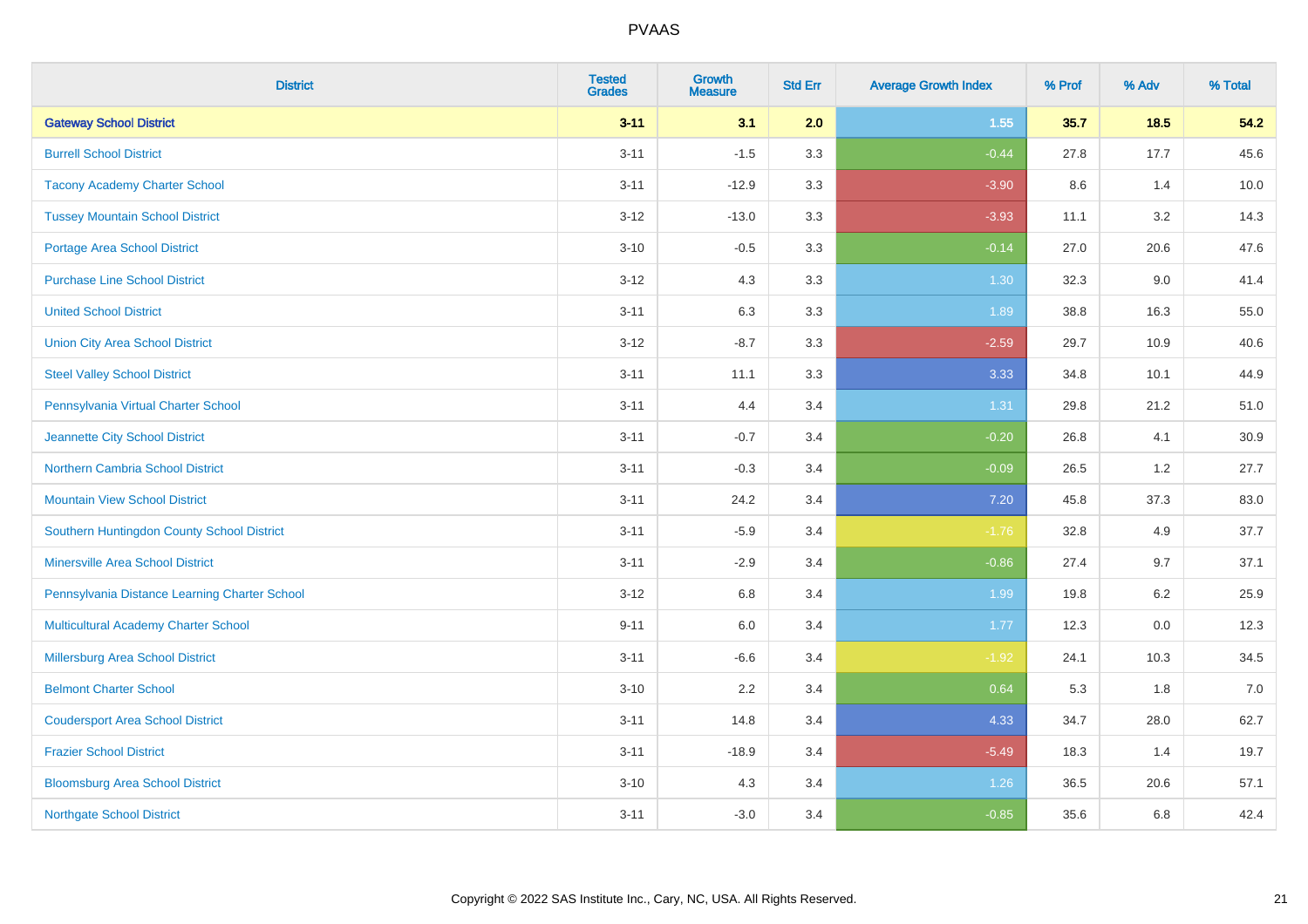| <b>District</b>                                | <b>Tested</b><br><b>Grades</b> | <b>Growth</b><br><b>Measure</b> | <b>Std Err</b> | <b>Average Growth Index</b> | % Prof | % Adv   | % Total |
|------------------------------------------------|--------------------------------|---------------------------------|----------------|-----------------------------|--------|---------|---------|
| <b>Gateway School District</b>                 | $3 - 11$                       | 3.1                             | 2.0            | 1.55                        | 35.7   | $18.5$  | 54.2    |
| <b>Chartiers-Houston School District</b>       | $3 - 10$                       | $-16.5$                         | 3.5            | $-4.79$                     | 26.3   | $6.6\,$ | 32.9    |
| <b>Southeast Delco School District</b>         | $3 - 10$                       | 3.9                             | 3.5            | 1.12                        | 18.6   | 3.4     | 22.0    |
| <b>Homer-Center School District</b>            | $3 - 11$                       | 8.8                             | 3.5            | 2.53                        | 38.0   | 17.7    | 55.8    |
| <b>Reynolds School District</b>                | $3 - 10$                       | $-3.0$                          | 3.5            | $-0.87$                     | 27.3   | 9.1     | 36.4    |
| <b>Sto-Rox School District</b>                 | $3 - 10$                       | $-7.0$                          | 3.5            | $-1.99$                     | 3.2    | 0.0     | $3.2\,$ |
| <b>Otto-Eldred School District</b>             | $3 - 11$                       | $-0.5$                          | 3.5            | $-0.13$                     | 35.8   | 10.5    | 46.3    |
| <b>Conemaugh Township Area School District</b> | $3 - 12$                       | 4.8                             | 3.5            | 1.39                        | 30.9   | 27.8    | 58.8    |
| <b>Glendale School District</b>                | $3 - 10$                       | 7.9                             | 3.5            | 2.25                        | 42.6   | 9.3     | 51.8    |
| <b>Lakeview School District</b>                | $3 - 11$                       | $-1.9$                          | 3.5            | $-0.53$                     | 41.5   | 12.3    | 53.8    |
| <b>West Middlesex Area School District</b>     | $3 - 10$                       | $-7.4$                          | 3.5            | $-2.11$                     | 32.0   | 9.6     | 41.6    |
| <b>Brockway Area School District</b>           | $3 - 11$                       | $-0.4$                          | 3.5            | $-0.11$                     | 41.2   | 13.8    | 55.0    |
| <b>Shenandoah Valley School District</b>       | $3 - 11$                       | $-4.5$                          | 3.5            | $-1.29$                     | 14.3   | 0.0     | 14.3    |
| <b>Penns Manor Area School District</b>        | $3 - 12$                       | $-1.9$                          | 3.5            | $-0.55$                     | 24.2   | 3.8     | 28.0    |
| <b>Halifax Area School District</b>            | $3 - 11$                       | 5.8                             | 3.5            | 1.64                        | 32.1   | 18.9    | 50.9    |
| <b>Bethlehem-Center School District</b>        | $3 - 10$                       | 2.1                             | 3.5            | 0.59                        | 32.3   | 4.6     | 36.9    |
| <b>School Lane Charter School</b>              | $3 - 11$                       | 2.6                             | 3.6            | 0.72                        | 23.1   | 18.7    | 41.8    |
| <b>Reach Cyber Charter School</b>              | $3 - 11$                       | 1.4                             | 3.6            | 0.40                        | 32.9   | 15.2    | 48.1    |
| <b>Salisbury Township School District</b>      | $3 - 11$                       | 5.8                             | 3.6            | 1.62                        | 24.4   | 12.6    | 37.0    |
| <b>Fairfield Area School District</b>          | $3 - 11$                       | $-0.5$                          | 3.6            | $-0.13$                     | 43.9   | 6.1     | 50.0    |
| <b>Greenwood School District</b>               | $3 - 11$                       | 11.3                            | 3.6            | 3.14                        | 31.2   | 32.8    | 63.9    |
| <b>Achievement House Charter School</b>        | $7 - 11$                       | $-8.2$                          | 3.6            | $-2.28$                     | 16.7   | 2.8     | 19.4    |
| <b>Aliquippa School District</b>               | $3 - 11$                       | $-20.0$                         | 3.6            | $-5.54$                     | 1.7    | 0.0     | 1.7     |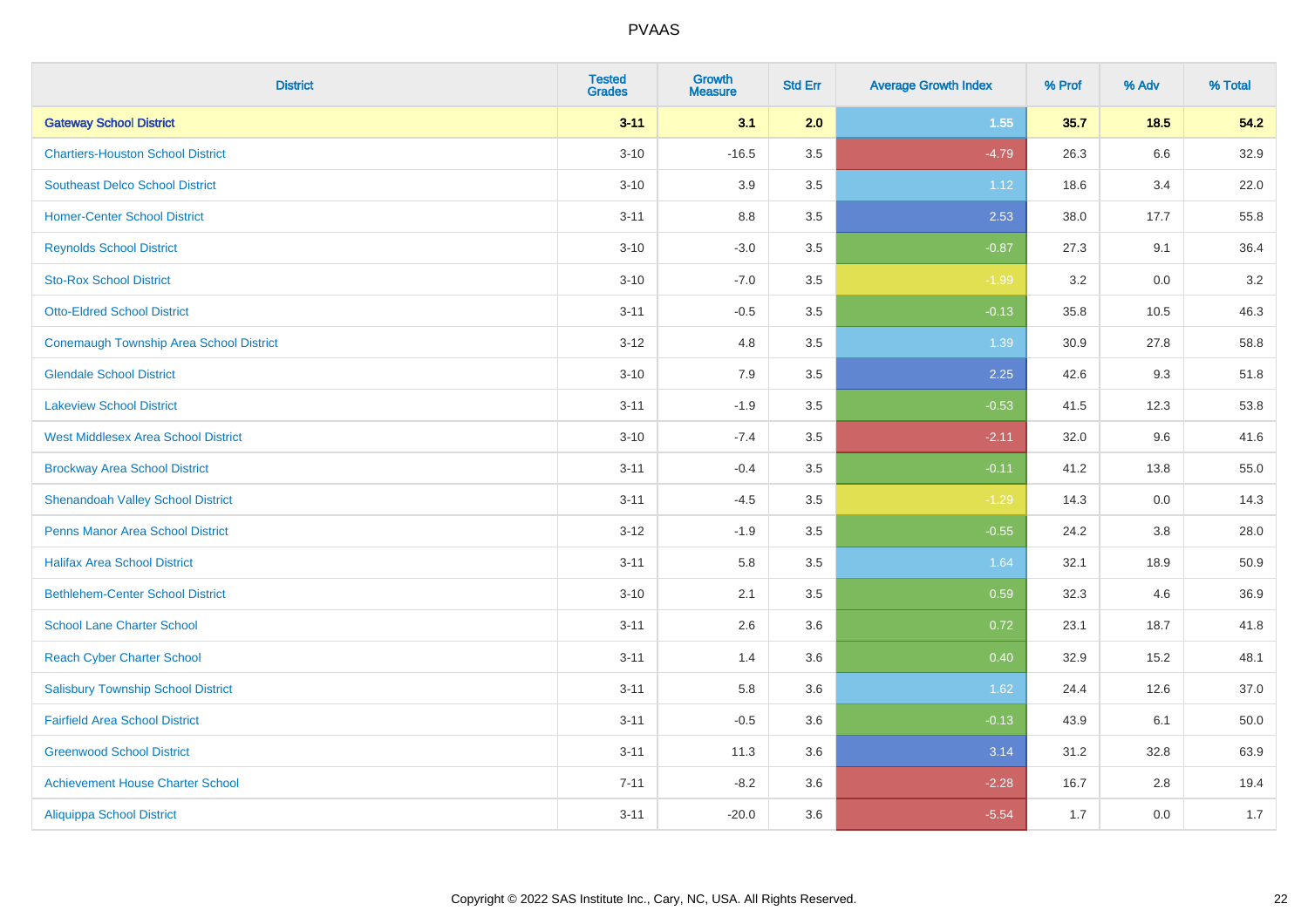| <b>District</b>                                   | <b>Tested</b><br><b>Grades</b> | <b>Growth</b><br><b>Measure</b> | <b>Std Err</b> | <b>Average Growth Index</b> | % Prof | % Adv  | % Total |
|---------------------------------------------------|--------------------------------|---------------------------------|----------------|-----------------------------|--------|--------|---------|
| <b>Gateway School District</b>                    | $3 - 11$                       | 3.1                             | 2.0            | 1.55                        | 35.7   | $18.5$ | 54.2    |
| <b>Forest City Regional School District</b>       | $3 - 12$                       | $-1.2$                          | 3.6            | $-0.33$                     | 26.5   | 8.2    | 34.7    |
| <b>Propel Charter School-Montour</b>              | $3 - 10$                       | $-3.4$                          | 3.6            | $-0.93$                     | 7.7    | 0.0    | 7.7     |
| <b>Clarion-Limestone Area School District</b>     | $3 - 12$                       | $-10.0$                         | 3.6            | $-2.76$                     | 28.3   | 20.0   | 48.3    |
| <b>Columbia Borough School District</b>           | $3 - 12$                       | $-1.1$                          | 3.6            | $-0.31$                     | 17.2   | 1.7    | 19.0    |
| <b>Sharpsville Area School District</b>           | $3 - 11$                       | $3.8\,$                         | 3.7            | 1.04                        | 41.1   | 23.2   | 64.3    |
| <b>Lawrence County CTC</b>                        | $10 - 11$                      | $-9.8$                          | 3.7            | $-2.68$                     | $7.3$  | 0.0    | 7.3     |
| <b>Sugar Valley Rural Charter School</b>          | $3 - 11$                       | $-3.6$                          | 3.7            | $-0.98$                     | 10.3   | 0.0    | 10.3    |
| <b>Clarion Area School District</b>               | $3 - 11$                       | 3.2                             | 3.7            | 0.88                        | 31.7   | 13.3   | 45.0    |
| <b>Blue Ridge School District</b>                 | $3 - 11$                       | $8.3\,$                         | 3.7            | 2.24                        | 29.6   | 9.3    | 38.9    |
| <b>North Pocono School District</b>               | $3 - 11$                       | 13.1                            | 3.7            | 3.54                        | 31.4   | 33.3   | 64.7    |
| <b>Union School District</b>                      | $3 - 12$                       | 2.5                             | 3.7            | 0.69                        | 17.9   | 10.4   | 28.4    |
| <b>Antietam School District</b>                   | $3 - 10$                       | $-9.5$                          | 3.7            | $-2.57$                     | 20.9   | 1.5    | 22.4    |
| Lincoln Leadership Academy Charter School         | $3 - 12$                       | $-7.4$                          | 3.7            | $-1.99$                     | 6.4    | 2.1    | 8.5     |
| Morrisville Borough School District               | $3 - 11$                       | $-13.1$                         | 3.7            | $-3.52$                     | 4.9    | 1.6    | 6.6     |
| <b>Environmental Charter School At Frick Park</b> | $3-9$                          | $-6.2$                          | 3.7            | $-1.67$                     | 25.9   | 3.4    | 29.3    |
| <b>Northeast Bradford School District</b>         | $3 - 10$                       | $-5.0$                          | 3.7            | $-1.35$                     | 30.6   | 4.8    | 35.5    |
| <b>Clearfield Area School District</b>            | $3 - 10$                       | $-1.3$                          | 3.7            | $-0.34$                     | 43.9   | 24.6   | 68.4    |
| <b>Williams Valley School District</b>            | $3 - 11$                       | 2.6                             | 3.7            | 0.69                        | 17.0   | 5.1    | 22.0    |
| <b>Port Allegany School District</b>              | $3 - 11$                       | 6.5                             | 3.7            | 1.74                        | 26.4   | 11.3   | 37.7    |
| <b>Brownsville Area School District</b>           | $3-12$                         | 3.9                             | 3.8            | 1.04                        | 22.0   | 8.5    | 30.5    |
| <b>Union Area School District</b>                 | $3 - 11$                       | $-6.5$                          | 3.8            | $-1.70$                     | 30.6   | 12.2   | 42.9    |
| <b>Susquehanna Community School District</b>      | $3 - 11$                       | $-4.5$                          | 3.8            | $-1.19$                     | 31.9   | 8.8    | 40.7    |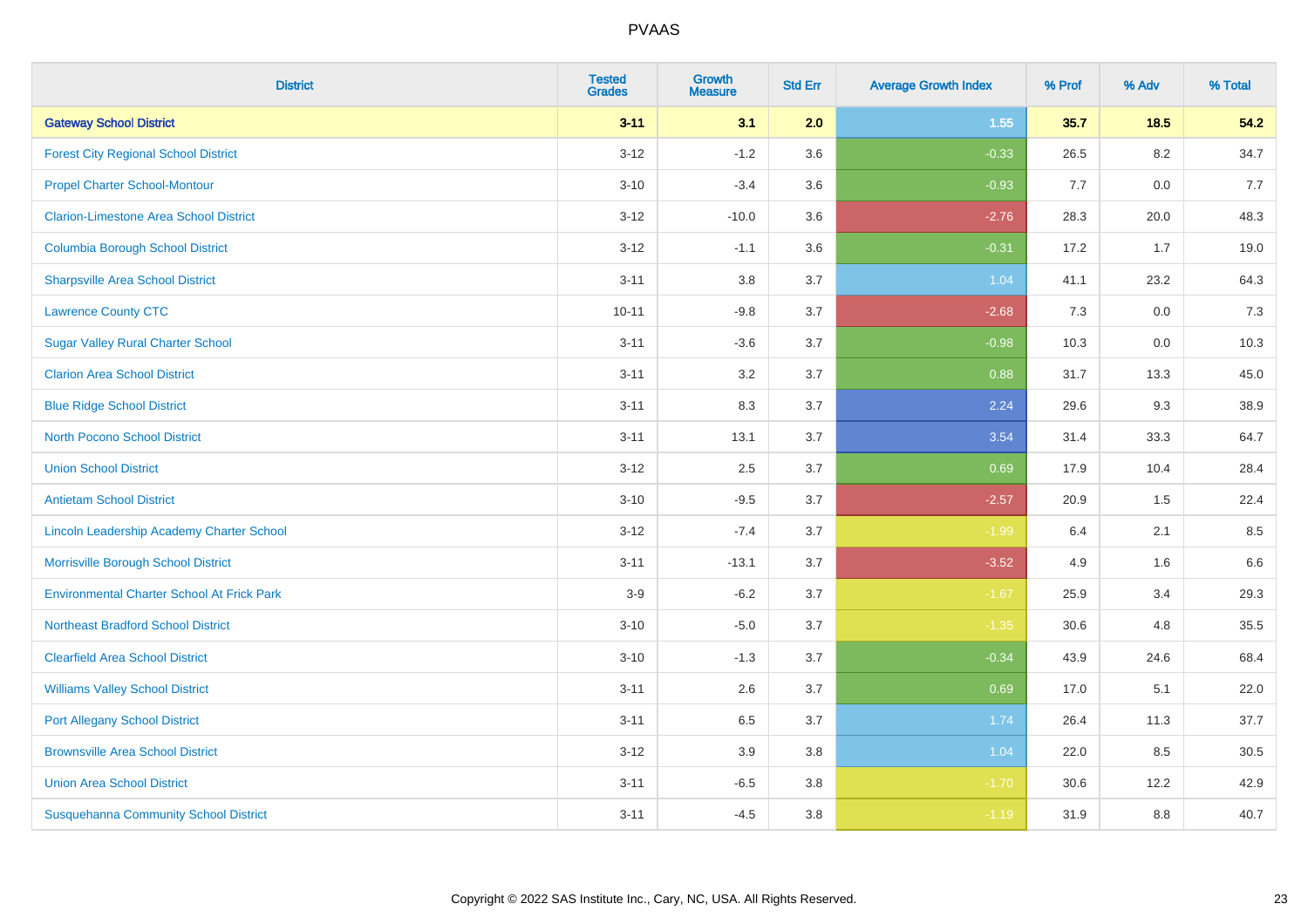| <b>District</b>                                 | <b>Tested</b><br><b>Grades</b> | <b>Growth</b><br><b>Measure</b> | <b>Std Err</b> | <b>Average Growth Index</b> | % Prof  | % Adv | % Total |
|-------------------------------------------------|--------------------------------|---------------------------------|----------------|-----------------------------|---------|-------|---------|
| <b>Gateway School District</b>                  | $3 - 11$                       | 3.1                             | 2.0            | 1.55                        | 35.7    | 18.5  | 54.2    |
| <b>Smethport Area School District</b>           | $3 - 12$                       | 5.8                             | 3.8            | 1.52                        | 24.6    | 20.0  | 44.6    |
| Jefferson-Morgan School District                | $3 - 10$                       | $-12.0$                         | 3.9            | $-3.09$                     | 28.6    | 6.1   | 34.7    |
| <b>West Greene School District</b>              | $3 - 11$                       | $-8.1$                          | 3.9            | $-2.08$                     | 31.0    | 11.9  | 42.9    |
| <b>Allegheny Valley School District</b>         | $3 - 11$                       | $-1.9$                          | 3.9            | $-0.48$                     | 31.8    | 11.4  | 43.2    |
| <b>Line Mountain School District</b>            | $3 - 11$                       | 11.7                            | 3.9            | 3.01                        | 40.4    | 42.3  | 82.7    |
| Johnsonburg Area School District                | $3 - 11$                       | 5.0                             | 3.9            | 1.27                        | 35.5    | 11.8  | 47.4    |
| <b>Tri-Valley School District</b>               | $3 - 10$                       | $-2.7$                          | 3.9            | $-0.69$                     | 31.0    | 9.5   | 40.5    |
| <b>West Side CTC</b>                            | $9 - 10$                       | $-32.0$                         | 3.9            | $-8.16$                     | 5.9     | 0.0   | 5.9     |
| <b>Leechburg Area School District</b>           | $3 - 11$                       | 7.0                             | 3.9            | 1.79                        | 37.7    | 4.9   | 42.6    |
| <b>Rochester Area School District</b>           | $3 - 11$                       | $-5.7$                          | 3.9            | $-1.45$                     | 14.9    | 2.1   | 17.0    |
| <b>Propel Charter School-Homestead</b>          | $3 - 11$                       | $-5.0$                          | 3.9            | $-1.27$                     | 7.3     | 0.0   | 7.3     |
| <b>Blacklick Valley School District</b>         | $3 - 11$                       | $-0.9$                          | 3.9            | $-0.23$                     | $7.7\,$ | 7.7   | 15.4    |
| <b>Riverview School District</b>                | $3 - 11$                       | $-13.0$                         | 4.0            | $-3.29$                     | 43.1    | 7.8   | 51.0    |
| <b>Shade-Central City School District</b>       | $3 - 11$                       | $-14.6$                         | 4.0            | $-3.68$                     | 9.6     | 0.0   | 9.6     |
| <b>Southern Fulton School District</b>          | $3 - 11$                       | $-5.1$                          | $4.0\,$        | $-1.29$                     | 21.7    | 13.0  | 34.8    |
| <b>Berlin Brothersvalley School District</b>    | $3 - 11$                       | 19.6                            | 4.0            | 4.93                        | 28.3    | 41.3  | 69.6    |
| <b>Ridgway Area School District</b>             | $3 - 11$                       | $-6.1$                          | 4.0            | $-1.53$                     | 42.2    | 15.6  | 57.8    |
| <b>Weatherly Area School District</b>           | $3 - 11$                       | $-5.8$                          | $4.0\,$        | $-1.44$                     | 32.1    | 8.9   | 41.1    |
| <b>Benton Area School District</b>              | $3 - 10$                       | 8.1                             | 4.0            | 2.01                        | 35.7    | 28.6  | 64.3    |
| <b>Allegheny-Clarion Valley School District</b> | $3 - 10$                       | 12.3                            | 4.1            | 3.03                        | 33.3    | 19.0  | 52.4    |
| <b>Conemaugh Valley School District</b>         | $3 - 12$                       | $-6.3$                          | 4.1            | $-1.54$                     | 23.7    | 5.1   | 28.8    |
| Jamestown Area School District                  | $3 - 11$                       | $-9.5$                          | 4.1            | $-2.33$                     | 41.5    | 4.9   | 46.3    |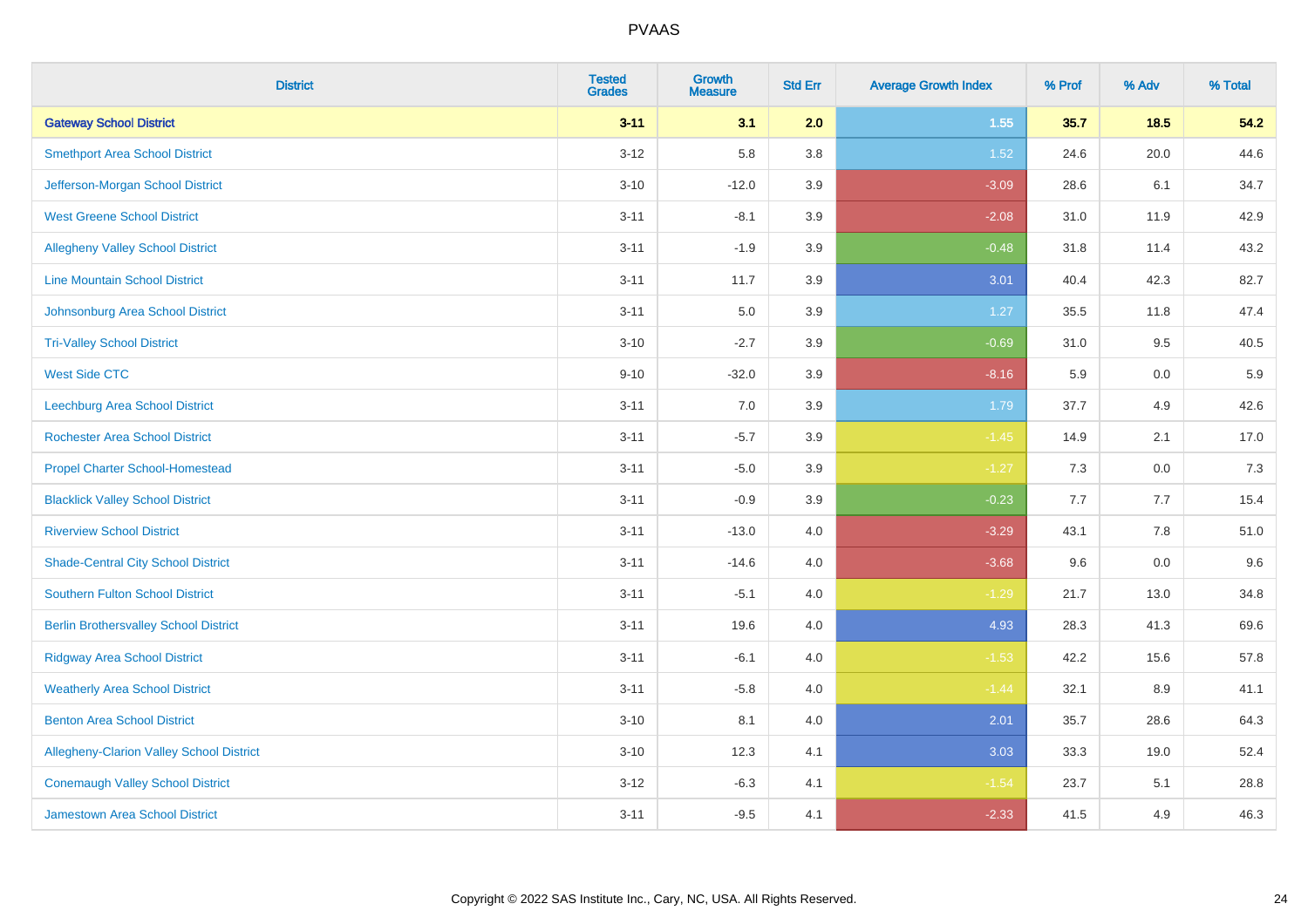| <b>District</b>                                 | <b>Tested</b><br><b>Grades</b> | <b>Growth</b><br><b>Measure</b> | <b>Std Err</b> | <b>Average Growth Index</b> | % Prof | % Adv   | % Total |
|-------------------------------------------------|--------------------------------|---------------------------------|----------------|-----------------------------|--------|---------|---------|
| <b>Gateway School District</b>                  | $3 - 11$                       | 3.1                             | 2.0            | 1.55                        | 35.7   | $18.5$  | 54.2    |
| <b>Williamsburg Community School District</b>   | $3 - 11$                       | $-16.9$                         | 4.1            | $-4.14$                     | 22.4   | 0.0     | 22.4    |
| <b>Jenkintown School District</b>               | $3 - 11$                       | $-7.9$                          | 4.1            | $-1.92$                     | 34.1   | 27.3    | 61.4    |
| North Clarion County School District            | $3 - 12$                       | 3.4                             | 4.1            | 0.83                        | 45.0   | 18.8    | 63.8    |
| <b>Roberto Clemente Charter School</b>          | $3 - 12$                       | $-3.3$                          | 4.1            | $-0.79$                     | 22.7   | 4.6     | 27.3    |
| <b>Ferndale Area School District</b>            | $3 - 10$                       | $-1.1$                          | 4.1            | $-0.27$                     | 21.0   | 7.9     | 29.0    |
| <b>Chichester School District</b>               | $3 - 11$                       | $-1.8$                          | 4.2            | $-0.44$                     | 40.0   | 14.0    | 54.0    |
| <b>Farrell Area School District</b>             | $3 - 11$                       | $-1.9$                          | 4.2            | $-0.44$                     | 9.3    | 11.6    | 20.9    |
| <b>Western Beaver County School District</b>    | $3 - 11$                       | $-9.3$                          | 4.2            | $-2.20$                     | 45.1   | 3.9     | 49.0    |
| Mastery Charter School - Pickett Campus         | $6 - 10$                       | 2.7                             | 4.2            | 0.65                        | 20.6   | 0.0     | 20.6    |
| Dr Robert Ketterer Charter School Inc           | $6 - 12$                       | 7.1                             | 4.3            | 1.66                        | 7.3    | 1.7     | 9.0     |
| <b>Sullivan County School District</b>          | $3 - 10$                       | 2.5                             | 4.3            | 0.58                        | 43.6   | 7.7     | 51.3    |
| <b>Tidioute Community Charter School</b>        | $3 - 11$                       | 0.8                             | 4.4            | 0.19                        | 18.1   | $6.9\,$ | 25.0    |
| <b>Millville Area School District</b>           | $3 - 12$                       | $-5.6$                          | 4.4            | $-1.26$                     | 31.4   | 11.4    | 42.9    |
| <b>Southeastern Greene School District</b>      | $3 - 10$                       | $-2.3$                          | 4.4            | $-0.53$                     | 29.0   | 9.7     | 38.7    |
| <b>Cameron County School District</b>           | $3 - 12$                       | $-5.0$                          | 4.4            | $-1.12$                     | 34.9   | 4.8     | 39.7    |
| York Academy Regional Charter School            | $3 - 11$                       | $-2.3$                          | 4.4            | $-0.52$                     | 23.5   | 2.0     | 25.5    |
| California Area School District                 | $3 - 10$                       | $-13.7$                         | 4.5            | $-3.06$                     | 41.7   | 16.7    | 58.3    |
| <b>Commodore Perry School District</b>          | $3 - 11$                       | $-10.4$                         | 4.5            | $-2.30$                     | 29.4   | 5.9     | 35.3    |
| Capital Area School for the Arts Charter School | $9 - 11$                       | 14.2                            | 4.5            | 3.13                        | 27.5   | 30.0    | 57.5    |
| <b>Mastery Charter School - Gratz Campus</b>    | $7 - 10$                       | $-9.5$                          | 4.6            | $-2.09$                     | 0.0    | 3.4     | 3.4     |
| <b>Cornell School District</b>                  | $3 - 11$                       | $-5.5$                          | 4.6            | $-1.20$                     | 11.3   | 3.2     | 14.5    |
| <b>Moshannon Valley School District</b>         | $3 - 10$                       | $-5.1$                          | 4.6            | $-1.12$                     | 25.0   | 12.5    | 37.5    |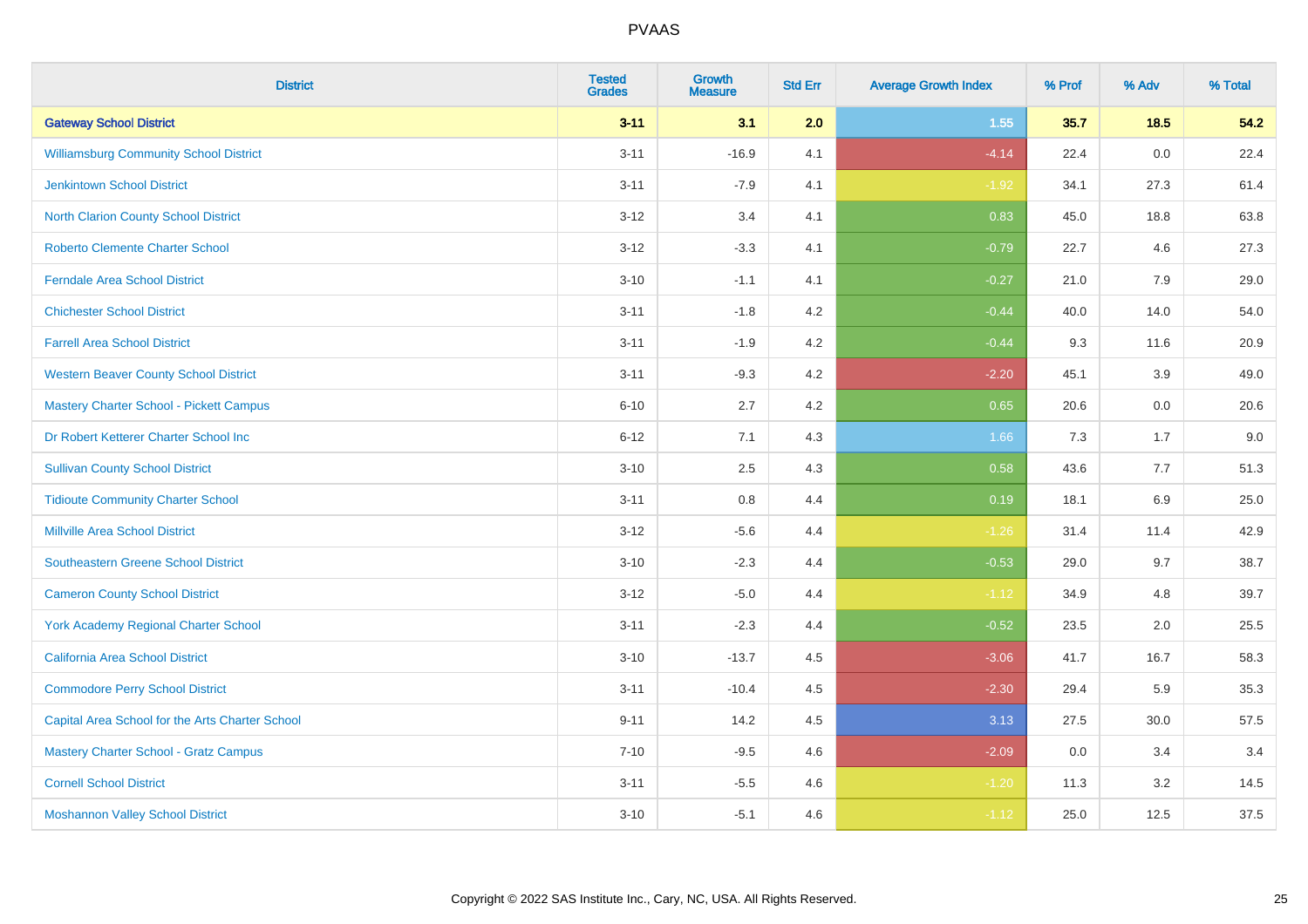| <b>District</b>                                 | <b>Tested</b><br><b>Grades</b> | <b>Growth</b><br><b>Measure</b> | <b>Std Err</b> | <b>Average Growth Index</b> | % Prof | % Adv   | % Total |
|-------------------------------------------------|--------------------------------|---------------------------------|----------------|-----------------------------|--------|---------|---------|
| <b>Gateway School District</b>                  | $3 - 11$                       | 3.1                             | 2.0            | 1.55                        | 35.7   | 18.5    | 54.2    |
| <b>Northern Potter School District</b>          | $3-12$                         | 6.8                             | 4.6            | 1.48                        | 30.6   | 11.1    | 41.7    |
| <b>Avella Area School District</b>              | $3 - 12$                       | 1.6                             | 4.7            | 0.34                        | 34.8   | 7.2     | 42.0    |
| <b>Hanover Area School District</b>             | $3 - 11$                       | $-14.7$                         | 4.7            | $-3.13$                     | 12.1   | $3.0\,$ | 15.2    |
| <b>Forbes Road School District</b>              | $3 - 11$                       | $-11.5$                         | 4.7            | $-2.43$                     | 23.1   | 10.3    | 33.3    |
| <b>Forest Area School District</b>              | $3 - 11$                       | $-1.8$                          | 4.7            | $-0.37$                     | 18.9   | 15.1    | 34.0    |
| <b>Evergreen Community Charter School</b>       | $6 - 11$                       | $-1.1$                          | 4.7            | $-0.23$                     | 34.6   | 26.9    | 61.5    |
| <b>Fannett-Metal School District</b>            | $3 - 11$                       | $-22.3$                         | 4.8            | $-4.65$                     | 16.4   | 6.6     | 23.0    |
| <b>Tulpehocken Area School District</b>         | $3 - 12$                       | 1.0                             | 4.9            | 0.20                        | 11.5   | 23.1    | 34.6    |
| <b>Clairton City School District</b>            | $3 - 11$                       | $-1.6$                          | 5.0            | $-0.32$                     | 3.8    | 0.5     | 4.4     |
| <b>Harmony Area School District</b>             | $3 - 10$                       | $-5.7$                          | 5.0            | $-1.13$                     | 33.3   | 0.0     | 33.3    |
| <b>Keystone Education Center Charter School</b> | $3 - 12$                       | $-6.5$                          | 5.1            | $-1.28$                     | 0.0    | 0.0     | 0.0     |
| <b>Upper Dauphin Area School District</b>       | $3 - 11$                       | 16.5                            | 5.1            | 3.26                        | 37.5   | 26.8    | 64.3    |
| <b>Oswayo Valley School District</b>            | $3 - 12$                       | 9.9                             | 5.1            | 1.93                        | 26.5   | 44.1    | 70.6    |
| <b>Claysburg-Kimmel School District</b>         | $3 - 11$                       | $-1.2$                          | 5.2            | $-0.22$                     | 5.0    | 0.0     | $5.0$   |
| <b>Galeton Area School District</b>             | $3 - 11$                       | 5.4                             | 5.4            | 1.01                        | 33.3   | 22.2    | 55.6    |
| <b>Valley Grove School District</b>             | $3 - 10$                       | $-4.0$                          | 5.5            | $-0.72$                     | 68.4   | 15.8    | 84.2    |
| <b>Shanksville-Stonycreek School District</b>   | $3 - 10$                       | $-8.6$                          | 5.5            | $-1.55$                     | 17.6   | 23.5    | 41.2    |
| People For People Charter School                | $3 - 12$                       | 6.4                             | 5.6            | 1.15                        | 2.4    | 0.0     | 2.4     |
| <b>Monessen City School District</b>            | $3 - 10$                       | $-3.9$                          | 5.6            | $-0.69$                     | 21.0   | 10.5    | 31.6    |
| Urban Pathways 6-12 Charter School              | $6 - 11$                       | $-4.1$                          | 5.7            | $-0.72$                     | 0.0    | 0.0     | 0.0     |
| Mastery Charter School - Thomas Campus          | $3 - 10$                       | 7.9                             | 5.7            | 1.39                        | 12.5   | 0.0     | 12.5    |
| <b>Keystone School District</b>                 | $3 - 11$                       | 7.8                             | 5.7            | 1.37                        | 35.0   | 45.0    | 80.0    |